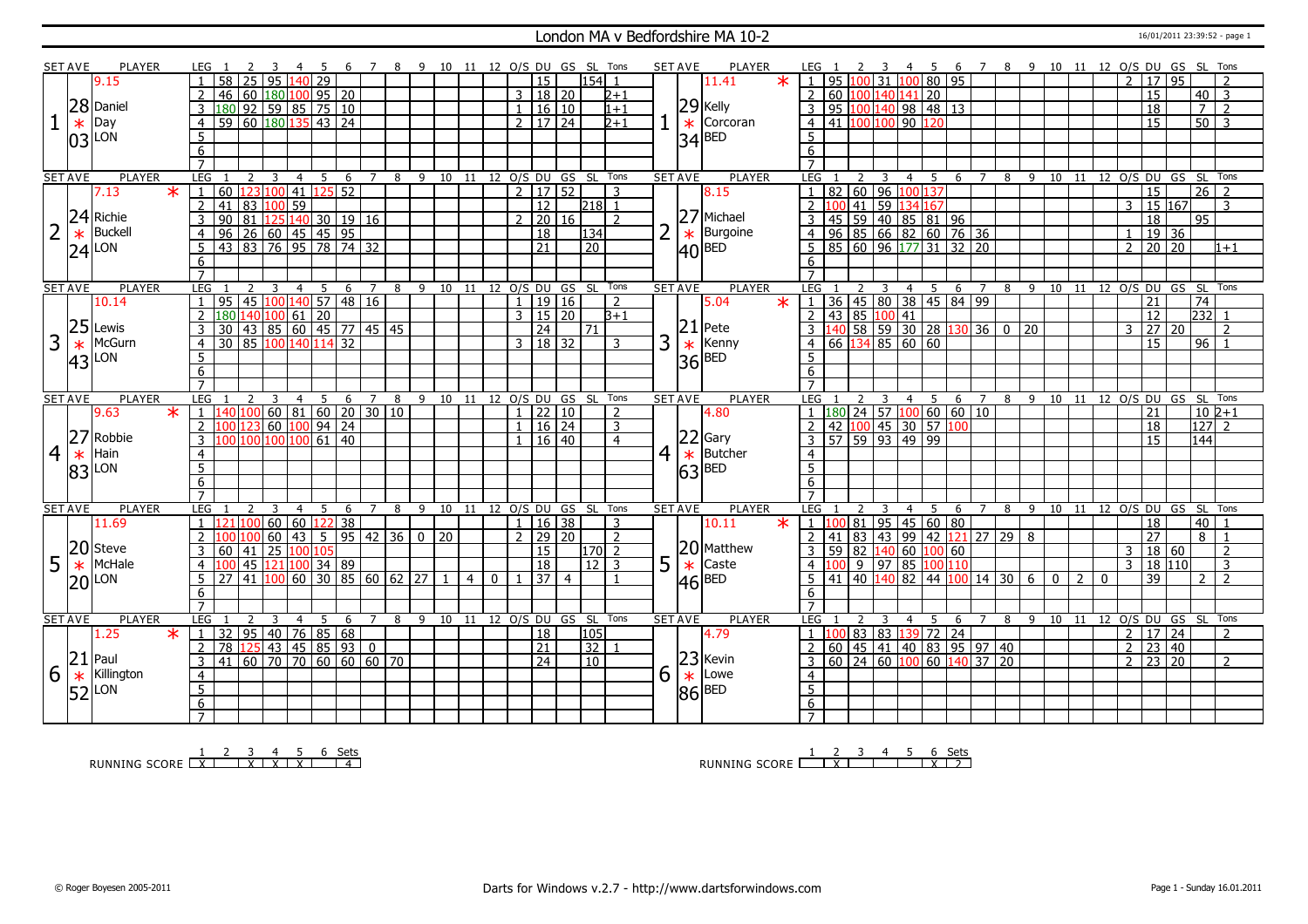#### London MA v Bedfordshire MA 10-2 16/01/2011 23:39:52 - page 2

|    | <b>SET AVE</b>  | <b>PLAYER</b>       | LEG.                  | -4                                                                            |                                   | 7               | 8 9 10 11 12 0/S DU GS SL Tons |                 |  |                                 |              |                 |                |     | <b>SET AVE</b>                                 | PLAYER        | LEG                 |                      |                 |                 | -4             | - 5<br>- 6              |                                                                                           |   |              |  |                |                         |                 | 7 8 9 10 11 12 O/S DU GS SL Tons  |                |
|----|-----------------|---------------------|-----------------------|-------------------------------------------------------------------------------|-----------------------------------|-----------------|--------------------------------|-----------------|--|---------------------------------|--------------|-----------------|----------------|-----|------------------------------------------------|---------------|---------------------|----------------------|-----------------|-----------------|----------------|-------------------------|-------------------------------------------------------------------------------------------|---|--------------|--|----------------|-------------------------|-----------------|-----------------------------------|----------------|
|    |                 | 9.00                | 97<br>$\overline{1}$  | $\overline{97}$<br>$\overline{97}$<br>96                                      | $\overline{56}$                   |                 |                                |                 |  | 15                              |              | $\overline{58}$ |                |     | 13.76                                          | $\ast$        | $\overline{1}$      | 35 1                 |                 |                 |                | $-40 180 $ 60   61   25 |                                                                                           |   |              |  | $\mathcal{L}$  | 17                      | 25              | b+1                               |                |
|    |                 |                     | $\overline{2}$<br>40  | 60<br>100                                                                     | $93$ 94 74 26 14                  |                 |                                |                 |  | $2 \mid 23 \mid 14$             |              |                 |                |     |                                                |               | $\mathcal{L}$       |                      | 40              | 45              |                | $\boxed{45}$ 91 35      |                                                                                           |   |              |  |                | 21                      |                 | $\overline{z}$<br>$\overline{4}$  |                |
|    | 27              | Chris               | $\overline{3}$<br>180 | 60 60 100 19                                                                  |                                   |                 |                                |                 |  | 15                              |              | 82 2+1          |                |     | $26$ Steve                                     |               |                     | 62                   |                 |                 |                | 40 135 100 56 8         |                                                                                           |   |              |  | $\mathcal{L}$  | 17                      | 8               |                                   | 3              |
| 7  |                 | Stevens             | $\overline{4}$        | 55 60 45 100 96 95 50                                                         |                                   |                 |                                |                 |  | $3$ 21 50                       |              |                 |                |     | Norton                                         |               | 4                   | 100 L                |                 |                 |                | 85 40 47 101 83         |                                                                                           |   |              |  |                | 18                      |                 | 45<br>$\overline{z}$              |                |
|    | $\ast$          |                     |                       |                                                                               | $\overline{40}$                   |                 |                                |                 |  | $1 \overline{13} \overline{40}$ |              |                 |                |     | $\ast$                                         |               |                     | 45 100 100 98        |                 |                 |                |                         |                                                                                           |   |              |  |                |                         |                 | $\overline{2}$                    |                |
|    | 18              | LON                 | 5                     | 40 140 140 41                                                                 |                                   |                 |                                |                 |  |                                 |              |                 | 3              |     | $ 22 ^{BED}$                                   |               |                     |                      |                 |                 |                | 9                       |                                                                                           |   |              |  |                | 15                      |                 | $\overline{149}$                  |                |
|    |                 |                     | 6                     |                                                                               |                                   |                 |                                |                 |  |                                 |              |                 |                |     |                                                |               | 6                   |                      |                 |                 |                |                         |                                                                                           |   |              |  |                |                         |                 |                                   |                |
|    |                 |                     | $\overline{7}$        |                                                                               |                                   |                 |                                |                 |  |                                 |              |                 |                |     |                                                |               |                     |                      |                 |                 |                |                         |                                                                                           |   |              |  |                |                         |                 |                                   |                |
|    | <b>SET AVE</b>  | <b>PLAYER</b>       | LEG                   | 3<br>$\overline{4}$                                                           | 5<br>6                            | $\overline{7}$  | 8 9 10 11 12 O/S DU GS SL Tons |                 |  |                                 |              |                 |                |     | <b>SET AVE</b>                                 | <b>PLAYER</b> | LEG                 |                      |                 | 3               | $\overline{4}$ | $\overline{5}$          | 6 7                                                                                       |   |              |  |                |                         |                 | 8 9 10 11 12 O/S DU GS SL Tons    |                |
|    |                 | $\ast$<br>8.39      |                       | 121 140 60 40 40<br>100 55 95 40 73 57                                        |                                   |                 |                                |                 |  |                                 | $16 \mid 40$ |                 | 3              |     | 6.58                                           |               |                     |                      | 81              | 10 <sub>0</sub> | 40 81          |                         |                                                                                           |   |              |  |                | 15                      |                 | 99<br>$\overline{z}$              |                |
|    |                 |                     | $\overline{2}$<br> 81 |                                                                               |                                   |                 |                                |                 |  | $2 \ 20 \ 57$                   |              |                 | $\overline{1}$ |     |                                                |               |                     |                      |                 |                 |                |                         | 60 100 24 87 118 61 43                                                                    |   |              |  |                | $\overline{21}$         |                 | 8<br>2                            |                |
|    |                 | $30$ Paul           | $\overline{3}$<br>121 | 99 140 117 24                                                                 |                                   |                 |                                |                 |  | $1 \mid 13 \mid 24$             |              |                 | 3              |     | 27<br>Adam                                     |               | 3                   | 96 100 83 140        |                 |                 |                |                         |                                                                                           |   |              |  |                | 12                      |                 | 82 l<br>$\overline{2}$            |                |
| 8  | $\ast$          | Wright              | $\overline{4}$        |                                                                               |                                   |                 |                                |                 |  |                                 |              |                 |                | 8   | King                                           |               | $\overline{4}$      |                      |                 |                 |                |                         |                                                                                           |   |              |  |                |                         |                 |                                   |                |
|    | 67              | LON                 | $5\overline{)}$       |                                                                               |                                   |                 |                                |                 |  |                                 |              |                 |                |     | $\frac{1}{38}$ King                            |               | $5\overline{5}$     |                      |                 |                 |                |                         |                                                                                           |   |              |  |                |                         |                 |                                   |                |
|    |                 |                     | $6\overline{6}$       |                                                                               |                                   |                 |                                |                 |  |                                 |              |                 |                |     |                                                |               | 6                   |                      |                 |                 |                |                         |                                                                                           |   |              |  |                |                         |                 |                                   |                |
|    |                 |                     | $\overline{7}$        |                                                                               |                                   |                 |                                |                 |  |                                 |              |                 |                |     |                                                |               | $\overline{7}$      |                      |                 |                 |                |                         |                                                                                           |   |              |  |                |                         |                 |                                   |                |
|    | <b>SET AVE</b>  | PLAYER              | LEG                   | 3<br>$\overline{4}$                                                           | -5<br>6                           | 7               | 9<br>8                         |                 |  | 10 11 12 O/S DU GS SL Tons      |              |                 |                |     | <b>SET AVE</b>                                 | <b>PLAYER</b> | LEG                 |                      |                 |                 | $\overline{4}$ | - 5                     | 6<br>$\overline{7}$                                                                       | 8 |              |  |                | 9 10 11 12 0/S DU GS SL |                 | Tons                              |                |
|    |                 | 11.09               | $\overline{1}$        | 180 60 57 135 37                                                              | $\bullet$                         | $\overline{16}$ |                                |                 |  | $\overline{21}$                 |              | $162+1$         |                |     | 12.55                                          | $\ast$        | $\widehat{1}$       |                      |                 |                 |                |                         | $\vert$ 60 $\vert$ 100 $\vert$ 60 $\vert$ 60 $\vert$ 140 $\vert$ 36 $\vert$ 29 $\vert$ 16 |   |              |  |                | $2 \mid 23 \mid 16$     |                 |                                   | $\overline{2}$ |
|    |                 |                     | $\overline{2}$<br>59  | 48<br> 84 <br>40                                                              | $\overline{28}$                   | $65$ 52         | l 25                           |                 |  | $2 \mid 23 \mid 25$             |              |                 | $\overline{1}$ |     |                                                |               | <sup>2</sup>        | 100                  |                 | 60 100 100      |                | 81<br>40                | l 0                                                                                       |   |              |  |                | $\overline{21}$         |                 | 20 <sup>1</sup><br>-3             |                |
|    |                 | $ 26 $ Ross         | 3                     | 58 99 94 92                                                                   |                                   |                 |                                |                 |  | 15                              |              | l 24 l          | $\overline{1}$ |     | $\frac{24}{\text{Nicky}}$<br>Reed<br>35<br>BED |               |                     | 180                  |                 |                 |                | 40 100 135 36 10        |                                                                                           |   |              |  |                | 16                      | 10              | $3+1$                             |                |
| 9  |                 | Smith               | $\overline{4}$        |                                                                               |                                   |                 |                                |                 |  | 3   18   52                     |              |                 | $\overline{1}$ | 9   |                                                |               | 4                   | 41 60 57 85 94       |                 |                 |                |                         |                                                                                           |   |              |  |                | 15                      |                 | 164                               |                |
|    | $\overline{22}$ | LON                 | 5                     | 00 100 60 180 41 20                                                           |                                   |                 |                                |                 |  | $2 \mid 17 \mid 20$             |              |                 | B+1            |     |                                                |               |                     |                      |                 |                 |                | 41 100 100 60 44        |                                                                                           |   |              |  |                | $\overline{18}$         |                 | 56                                | 3              |
|    |                 |                     | 6                     |                                                                               |                                   |                 |                                |                 |  |                                 |              |                 |                |     |                                                |               | 6                   |                      |                 |                 |                |                         |                                                                                           |   |              |  |                |                         |                 |                                   |                |
|    |                 |                     | $\overline{7}$        |                                                                               |                                   |                 |                                |                 |  |                                 |              |                 |                |     |                                                |               |                     |                      |                 |                 |                |                         |                                                                                           |   |              |  |                |                         |                 |                                   |                |
|    | <b>SET AVE</b>  | <b>PLAYER</b>       | LEG                   | 3<br>4                                                                        | -5<br>6                           |                 | 8                              | 9               |  | 10 11 12 O/S DU GS SL Tons      |              |                 |                |     | <b>SET AVE</b>                                 | <b>PLAYER</b> | LEG                 |                      |                 |                 | 4              | .5.                     | 6                                                                                         | 8 | 9            |  |                | 10 11 12 O/S DU GS SL   |                 | Tons                              |                |
|    |                 | $\ast$<br>8.01      | $\overline{1}$        |                                                                               |                                   |                 |                                |                 |  |                                 |              |                 | 3              |     | 4.80                                           |               |                     | 45 81 100 45         |                 |                 |                |                         |                                                                                           |   |              |  |                | 12                      |                 | 230<br>$\overline{1}$             |                |
|    |                 |                     |                       |                                                                               |                                   |                 |                                |                 |  |                                 |              |                 |                |     |                                                |               |                     |                      |                 |                 |                |                         |                                                                                           |   |              |  |                |                         |                 |                                   |                |
|    |                 |                     |                       | 100 140 140 57 64                                                             |                                   |                 |                                |                 |  | 3   15   64                     |              |                 | $\overline{2}$ |     |                                                |               |                     |                      |                 |                 |                |                         |                                                                                           |   |              |  |                |                         |                 | $\overline{1}$                    |                |
|    |                 |                     | $\overline{2}$        | $\frac{100}{100}$ 100 $\frac{100}{100}$ 60 $\frac{1}{100}$ 57 $\frac{32}{32}$ |                                   |                 |                                |                 |  | $1$   22   32                   |              |                 | $\mathcal{L}$  |     |                                                |               | $\overline{2}$      | 80 <sup>1</sup>      |                 |                 |                |                         | $60 \ 85 \ 83 \ 55 \ 83 \ 19 \ 8$                                                         |   |              |  |                | $\overline{24}$         |                 | $\overline{8}$                    |                |
|    |                 | 26 Graham           | $\overline{3}$        | $\overline{39}$<br>81 121                                                     | $\frac{1}{60}$ 45 55              |                 |                                |                 |  | $2 \times 120 \times 55$        |              |                 |                |     | 23 Eamonn                                      |               | 3                   |                      |                 |                 |                | 45 60 100 15 89         |                                                                                           |   |              |  |                | 18                      |                 | $12\,2+1$                         |                |
|    | $ 10  *$        | Inniss              | $\overline{4}$        |                                                                               |                                   |                 |                                |                 |  |                                 |              |                 |                |     | $ 10 \ast $<br>Lilly                           |               | $\overline{4}$      |                      |                 |                 |                |                         |                                                                                           |   |              |  |                |                         |                 |                                   |                |
|    |                 | $37$ <sup>LON</sup> | 5                     |                                                                               |                                   |                 |                                |                 |  |                                 |              |                 |                |     | $ 20 $ BED                                     |               | 5                   |                      |                 |                 |                |                         |                                                                                           |   |              |  |                |                         |                 |                                   |                |
|    |                 |                     | 6                     |                                                                               |                                   |                 |                                |                 |  |                                 |              |                 |                |     |                                                |               | 6                   |                      |                 |                 |                |                         |                                                                                           |   |              |  |                |                         |                 |                                   |                |
|    |                 |                     | $\overline{7}$        |                                                                               |                                   |                 |                                |                 |  |                                 |              |                 |                |     |                                                |               | $\overline{7}$      |                      |                 |                 |                |                         |                                                                                           |   |              |  |                |                         |                 |                                   |                |
|    | <b>SET AVE</b>  | PLAYER              | <b>LEG</b>            | 4                                                                             | -5<br>6                           | $\overline{7}$  | 8<br>9                         |                 |  | 10 11 12 O/S DU GS SL           |              |                 | Tons           |     | <b>SET AVE</b>                                 | <b>PLAYER</b> | <b>LEG</b>          |                      |                 |                 | 4              | - 5<br>6                | $\overline{7}$                                                                            | 8 | -9           |  |                | 10 11 12 O/S DU GS SL   |                 | Tons                              |                |
|    |                 | 12.89               | $\overline{1}$        | 85 80 80 90                                                                   |                                   |                 |                                |                 |  | 15                              |              | 31              | $\overline{1}$ |     | 11.75                                          | $\ast$        | $\overline{1}$      | $96$ 60 134 59 60 92 |                 |                 |                |                         |                                                                                           |   |              |  | 3              | 18                      | $\overline{92}$ | $\overline{1}$                    |                |
|    |                 |                     | 2                     | 60<br>15<br>11 N N                                                            | $\overline{17}$                   | $127$ 42        |                                |                 |  | $3 \ 21 \ 42$                   |              |                 | 3              |     |                                                |               | $\mathcal{P}$       | 60 100               |                 | 26              | 100            | $60$ 99                 |                                                                                           |   |              |  |                | $\overline{18}$         |                 | $56$   2                          |                |
|    |                 | <b>Jimmy</b>        | $\overline{3}$<br>43  | 60<br>  60                                                                    | 81 85<br>$\overline{38}$          |                 |                                |                 |  | $\overline{18}$                 |              | 134             |                |     | $ 25 $ Barry                                   |               |                     |                      |                 | 22              |                | 38<br>$\overline{0}$    | 40                                                                                        |   |              |  | $\mathcal{P}$  | $\overline{20}$         | 40              |                                   | 3              |
|    | $ 11 ^{26}$     | Foster              | $\overline{4}$        | 26<br>125                                                                     | 100 119<br>8                      |                 |                                |                 |  | 2  17                           | 8            |                 | $\overline{4}$ |     | Davies<br>$\sqrt{1}$                           |               |                     |                      | 27              | 85 81           |                | 72                      |                                                                                           |   |              |  |                | 15                      |                 | 136<br>$\overline{1}$             |                |
|    |                 |                     | 5                     | 49 60 44                                                                      | 140 180 28                        |                 |                                |                 |  | $\overline{2}$                  | 17 28        |                 | 2+1            |     |                                                |               |                     |                      |                 | 85              |                | 44 16                   |                                                                                           |   |              |  |                | $\overline{18}$         |                 | 16<br>$\overline{3}$              |                |
|    |                 | 59 LON              | 6                     |                                                                               |                                   |                 |                                |                 |  |                                 |              |                 |                |     | $ 81 $ BED                                     |               | 6                   |                      |                 |                 |                |                         |                                                                                           |   |              |  |                |                         |                 |                                   |                |
|    |                 |                     |                       |                                                                               |                                   |                 |                                |                 |  |                                 |              |                 |                |     |                                                |               |                     |                      |                 |                 |                |                         |                                                                                           |   |              |  |                |                         |                 |                                   |                |
|    | <b>SET AVE</b>  | PLAYER              | <b>LEG</b>            | 3<br>$\mathcal{L}$<br>$\overline{4}$                                          | -5<br>6                           | $\overline{7}$  | 9<br>8                         | 10 <sup>1</sup> |  | 11 12 0/S DU GS SL Tons         |              |                 |                |     | <b>SET AVE</b>                                 | PLAYER        | LEG                 |                      |                 |                 | 4              | -5                      | 6<br>$\overline{7}$                                                                       | 8 | $\mathbf{q}$ |  |                | 10 11 12 0/S DU GS SL   |                 | Tons                              |                |
|    |                 | 13.36<br>$\ast$     | $\mathbf{1}$          | 85   60   60   100   60                                                       |                                   |                 |                                |                 |  | 15                              |              | 136             | $\overline{1}$ |     | 10.60                                          |               |                     | 43 180               |                 |                 | 140 38         |                         |                                                                                           |   |              |  | $\overline{3}$ | 15 38                   |                 | $\overline{3+1}$                  |                |
|    |                 |                     | $\overline{2}$        | 68<br>100 100                                                                 | $\frac{1}{53}$ 35 5               |                 |                                |                 |  | 2 20                            | 5            |                 | 3              |     |                                                |               |                     | 47                   | $\overline{59}$ | 60              | 41             | 100                     | 41   41                                                                                   |   |              |  |                | 21                      |                 | $112$ 1                           |                |
|    |                 | $ 24 $ Paul         | 3                     |                                                                               | 40 100 54 72                      |                 |                                |                 |  | 3   18   72                     |              |                 | $\overline{3}$ |     | $25$ Gary                                      |               | 3                   | 95                   | 100 100         |                 | 82 94          |                         |                                                                                           |   |              |  |                | 15                      |                 | 30 <sup>1</sup><br>$\overline{2}$ |                |
| 12 |                 | Amos                | $\overline{4}$        | 40 140 100 88                                                                 | $\overline{59}$<br>$\overline{0}$ |                 |                                |                 |  | 18                              |              | $74$ 2          |                | 121 | <b>Brown</b><br>$\ast$                         |               | 4                   |                      |                 |                 |                |                         | 9   60   68   140   92   32                                                               |   |              |  | २              | $\overline{21}$         | 32              |                                   | $\overline{2}$ |
|    | $\ast$          |                     | -5<br>121             | $\vert 100 \vert 42 \vert 100 \vert 60 \vert 46 \vert 16 \vert 16$            |                                   |                 |                                |                 |  | $1 \ 22 \ 16$                   |              |                 | 3              |     | BED                                            |               | .5.                 | 81 85 41 38 100      |                 |                 |                |                         | $74$ 50                                                                                   |   |              |  |                | 21                      |                 | $32$   1                          |                |
|    |                 | $68$ <sup>LON</sup> | 6<br>$\overline{7}$   |                                                                               |                                   |                 |                                |                 |  |                                 |              |                 |                |     | 06                                             |               | 6<br>$\overline{7}$ |                      |                 |                 |                |                         |                                                                                           |   |              |  |                |                         |                 |                                   |                |

RUNNING SCORE 7 X 8 X 9 X 10 X 11 X 12 X Sets 10 OP: London MA - Paul Wright 30.67 \*

RUNNING SCORE 7 8 9 10 11 12 Sets 2 OP: Bedfordshire MA - Michael Burgoine 27.40 \*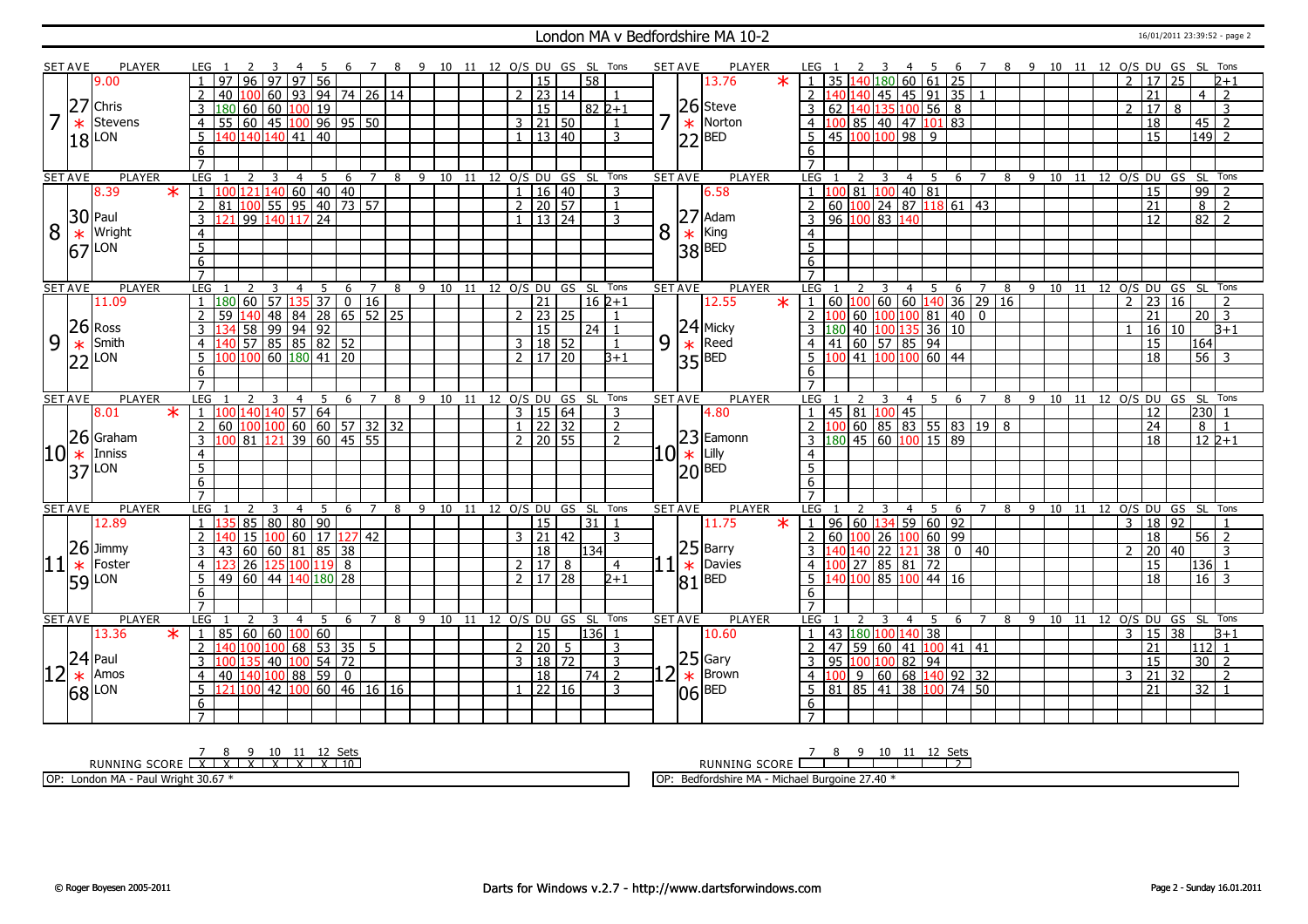# London MA

## Bedfordshire MA

| <b>PLAYER</b>   |   |    | W/L WON LOST | AVE   | <b>TAVE</b> | <b>IPOINTS DARTS TON FON+180 TONS PLAYER</b> |                 |    |    |              |         |                      | W/L WON LOST |    | AVE         | <b>TAVE</b> | POINTS DARTS TON TON+ 180 TONS |     |              |      |                |           |
|-----------------|---|----|--------------|-------|-------------|----------------------------------------------|-----------------|----|----|--------------|---------|----------------------|--------------|----|-------------|-------------|--------------------------------|-----|--------------|------|----------------|-----------|
| Daniel Day      |   |    |              | 28.03 | 9.15        | 1850                                         | 66              |    |    |              |         | $6+3$ Kelly Corcoran |              |    | 29.34       | 11.41       | 1907                           | 65  |              |      | - 0            | $ 10+0$   |
| Richie Buckell  |   |    |              | 24.24 |             | 2133                                         | 88              |    |    |              | $6+0$   | Michael Burgoine     |              |    | 27.40       | 8.15        | 2384                           | 87  |              |      | ! O            | $6 + 1$   |
| Lewis McGurn    |   |    |              |       | 25.43 10.14 | 1933                                         | 76 <sup>1</sup> |    |    |              | $8 + 1$ | Pete Kenny           |              |    | 21.36       | 5.04        | 1602                           | 75  |              |      | $\mathbf{0}$   | $4 + 0$   |
| Robbie Hain     |   |    |              | 27.83 | 9.63        | 1503                                         | 54              | 8  |    |              |         | 9+0 Gary Butcher     |              |    | 22.63       | 4.80        | 1222                           | 54  |              | 0 L  |                | $4 + 1$   |
| Steve McHale    |   |    |              | 20.20 | .69<br>.11  | 2323                                         | 115             | 11 |    | $\mathbf{0}$ |         | 11+0 Matthew Caste   |              |    | 20.46       | 10.11       | 2455                           | 20  |              |      | 2 I O          | $9 + 0$   |
| Paul Killington |   |    |              | 21.52 | 1.25        | 1356                                         | 63              |    |    |              |         | 1+0 Kevin Lowe       |              |    | 23.86       | 4.79        | 1503                           | 63  |              |      | $\mathbf{0}$   | $4 + 0$   |
| Chris Stevens   |   |    |              | 27.18 | 9.00        | 2365                                         | 87              |    |    |              | $7 + 1$ | Steve Norton         |              |    |             | 26.22 13.76 | 2307                           | 88  | $\mathsf{h}$ |      |                | $11 + 1$  |
| Paul Wright     |   |    |              | 30.67 | 8.39        | 1503                                         | 49              |    |    |              | $7 + 0$ | IAdam King           | 0            |    | 27.38       | 6.58        | 1314                           | 48  |              |      | $\overline{0}$ | $6+0$     |
| Ross Smith      |   |    |              |       | 26.22 11.09 | 2465                                         | 94              |    |    |              |         | $8+2$ Micky Reed     |              |    | 24.35 12.55 |             | 2265                           | 93  |              |      |                | $11+1$    |
| Graham Inniss   |   |    |              | 26.37 | 8.01        | 1503                                         | 57              |    |    |              |         | 7+0 Eamonn Lilly     |              |    | 23.20       | 4.80        | 1253                           | 54  |              | 0 L  |                | $4 + 1$   |
| Jimmy Foster    |   |    |              |       | 26.59 12.89 | 2340                                         | 88              |    |    |              |         | 10+1 Barry Davies    |              |    | 25.81       | 11.75       | 2297                           | 89  |              |      | 3 I O          | $ 10+0$   |
| Paul Amos       |   |    |              |       | 24.68 13.36 | 2295                                         | 93              | 10 |    |              |         | $12+0$ Gary Brown    |              |    | 25.06 10.60 |             | 2331                           | 93  |              |      |                | $9 + 1$   |
| <b>TOTALS</b>   | W | 32 | 18           | 25.34 |             | 23569                                        | 930             | 65 | 19 |              |         | 8 92+8 TOTALS        | 18           | 32 | 24.59       |             | 22840                          | 929 | 63           | 20 L |                | $5 88+6 $ |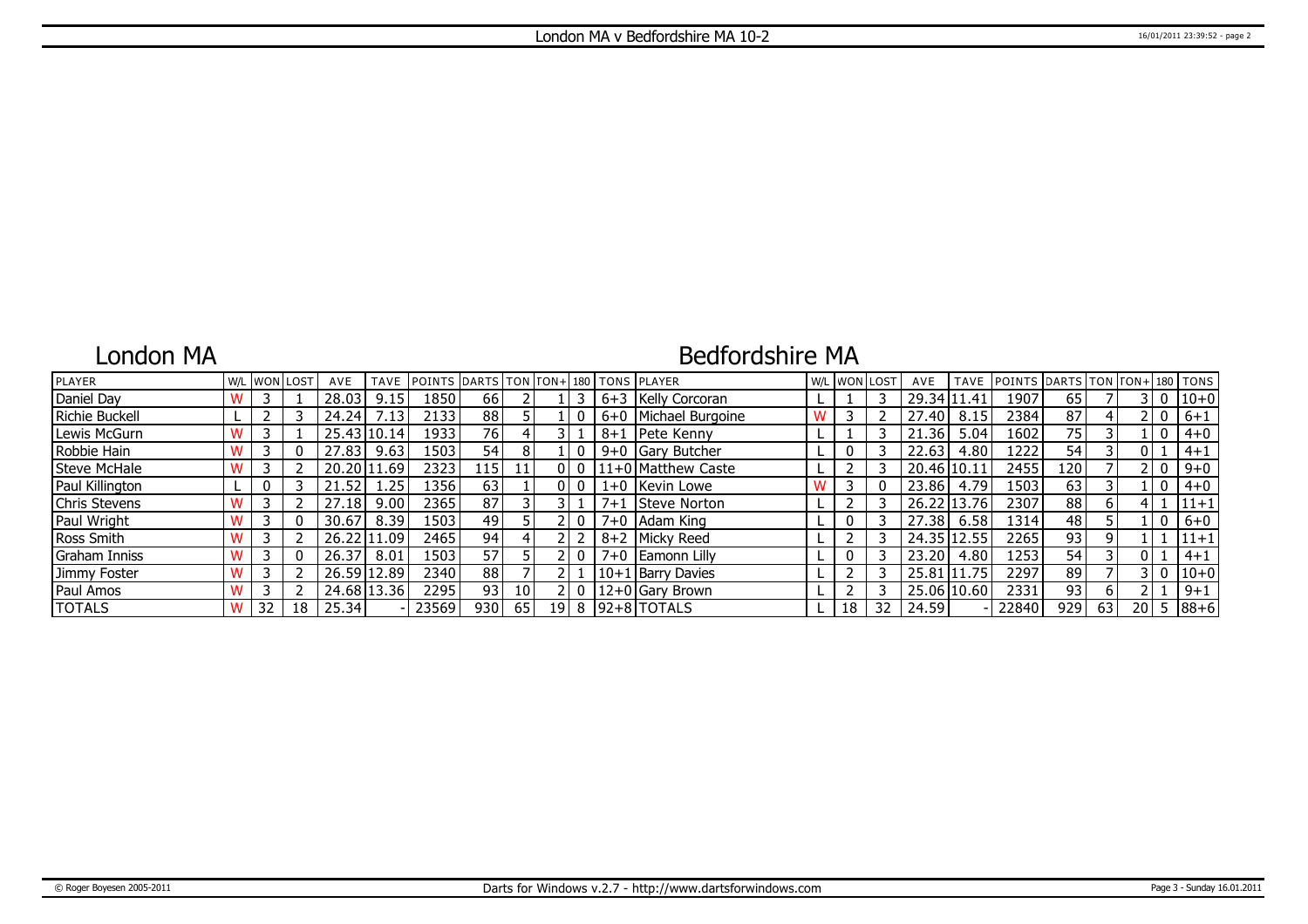### London WA v Bedfordshire WA 4-2 16/01/2011 23:40:29 - page 1

|   | SET AVE        | <b>PLAYER</b>         |         | LEG                   |                               |                 |                 |     |                        |                                      |                                                                                             |   |              |    |             |              |                          |                                   |                | 10 11 12 O/S DU GS SL Tons               |                | <b>SET AVE</b> |    | <b>PLAYER</b>           | LEG                                                                   |                 |                 |                |                                                                | 7               | 8         | -9                                 |                |                 |                 |                  |                     | 10 11 12 O/S DU GS SL Tons |                                   |                                  |
|---|----------------|-----------------------|---------|-----------------------|-------------------------------|-----------------|-----------------|-----|------------------------|--------------------------------------|---------------------------------------------------------------------------------------------|---|--------------|----|-------------|--------------|--------------------------|-----------------------------------|----------------|------------------------------------------|----------------|----------------|----|-------------------------|-----------------------------------------------------------------------|-----------------|-----------------|----------------|----------------------------------------------------------------|-----------------|-----------|------------------------------------|----------------|-----------------|-----------------|------------------|---------------------|----------------------------|-----------------------------------|----------------------------------|
|   |                | 6.20                  |         |                       | 26                            | 60              | 60              |     |                        |                                      | 140 140 21 24                                                                               |   | $0 \mid 30$  |    |             |              | $\overline{1}$           | 25 30                             |                |                                          | 2              |                |    | $\ast$<br>2.00          | 15                                                                    | 55              | 11              |                | 85 60 36 40 85 74                                              |                 |           |                                    |                |                 |                 |                  | 27                  |                            | 40                                |                                  |
|   |                |                       |         | $\overline{2}$        | $\overline{50}$               | 60              |                 |     |                        |                                      | 100 22 60 30 100                                                                            |   | $0$ 59 10 10 |    |             |              |                          | $3 \mid 33 \mid 10$               |                |                                          | $\overline{2}$ |                |    |                         | 2 41                                                                  |                 |                 |                |                                                                |                 |           | $\overline{0}$                     | 11             |                 |                 |                  | $\overline{30}$     |                            | 8<br>- 1                          |                                  |
|   |                | $ 17 $ Hayley         |         | 3                     | $\overline{40}$               | 43              |                 |     |                        |                                      | 30 140 41 60 45 54 48                                                                       |   |              |    |             |              |                          | $2 \mid 26 \mid 48$               |                |                                          | $\mathbf{1}$   |                |    | $16$ Sue                | 3                                                                     | $145$ 26        | 55              | 9              | 26 100                                                         |                 | $60 \ 41$ | 32                                 |                |                 |                 |                  | 27                  |                            | 107<br>- 1                        |                                  |
|   |                | Plume                 |         | $\overline{4}$        |                               |                 |                 |     |                        |                                      |                                                                                             |   |              |    |             |              |                          |                                   |                |                                          |                |                |    | Blay-Sherrock<br>$\ast$ | $\overline{4}$                                                        |                 |                 |                |                                                                |                 |           |                                    |                |                 |                 |                  |                     |                            |                                   |                                  |
|   | $\ast$         |                       |         |                       |                               |                 |                 |     |                        |                                      |                                                                                             |   |              |    |             |              |                          |                                   |                |                                          |                |                |    |                         | $\overline{5}$                                                        |                 |                 |                |                                                                |                 |           |                                    |                |                 |                 |                  |                     |                            |                                   |                                  |
|   |                | $ 89 $ LON            |         | $\overline{5}$        |                               |                 |                 |     |                        |                                      |                                                                                             |   |              |    |             |              |                          |                                   |                |                                          |                |                |    | $ 05 $ <sup>BED</sup>   |                                                                       |                 |                 |                |                                                                |                 |           |                                    |                |                 |                 |                  |                     |                            |                                   |                                  |
|   |                |                       |         | $\overline{6}$        |                               |                 |                 |     |                        |                                      |                                                                                             |   |              |    |             |              |                          |                                   |                |                                          |                |                |    |                         | 6                                                                     |                 |                 |                |                                                                |                 |           |                                    |                |                 |                 |                  |                     |                            |                                   |                                  |
|   |                | <b>PLAYER</b>         |         | $\overline{7}$        |                               |                 |                 |     |                        |                                      |                                                                                             |   |              |    |             |              |                          |                                   |                |                                          |                |                |    |                         |                                                                       |                 |                 |                |                                                                |                 |           |                                    |                |                 |                 |                  |                     |                            |                                   |                                  |
|   | <b>SET AVE</b> | 1.35                  | $\ast$  | LEG                   | 26                            | $\overline{25}$ | $\overline{62}$ |     | 5                      | 6                                    | 7<br>33 62 58 30 26 59 45 55 10 2 50                                                        | 8 |              |    |             |              |                          |                                   | $\overline{2}$ | 9 10 11 12 O/S DU GS SL Tons             |                | <b>SET AVE</b> |    | <b>PLAYER</b><br>2.40   | LEG <sub>1</sub>                                                      |                 |                 | $\overline{4}$ | 5<br>6<br>60 60 39 45 41 30 60 37 55 39                        | $\overline{7}$  | 8         | $-9$                               |                | $5-1$           | $\overline{22}$ |                  | $\overline{48}$     | 10 11 12 O/S DU GS SL Tons | 8                                 |                                  |
|   |                |                       |         |                       |                               |                 |                 |     |                        |                                      | 30  41  35  52  40                                                                          |   |              |    |             |              |                          |                                   |                |                                          |                |                |    |                         |                                                                       |                 |                 |                | $\overline{22}$<br>$\overline{21}$                             |                 |           |                                    |                | $\overline{32}$ |                 |                  | $\overline{37}$     | 16                         |                                   |                                  |
|   |                | $13$ Tammy            |         |                       | 64                            | 24              | 36              | 63  | 96                     |                                      |                                                                                             |   |              |    | $6 \mid 10$ |              |                          | 36                                |                | $\overline{4}$                           |                |                |    | $14$ Michelle           |                                                                       | 28              | 33              | 58             |                                                                |                 |           | 52 95 43                           | 37             |                 | 19              |                  |                     |                            |                                   |                                  |
|   |                |                       |         | 3                     |                               |                 | 60              |     |                        |                                      | $39 \overline{)41 \overline{)41 \overline{)22 \overline{)23 \overline{0}}40 \overline{20}}$ |   |              |    |             | $\mathbf{0}$ |                          |                                   | $42 \mid 20$   |                                          |                |                |    |                         | 15                                                                    | 45              |                 | 140            | 41 41 45 85 18                                                 |                 |           |                                    | $\overline{0}$ | 20              | 20              |                  | 39                  |                            | 14 <sup>1</sup>                   |                                  |
|   | $\ast$         | Mackenzie             |         | 4                     | 86                            | 60              |                 |     |                        | $50 \mid 45 \mid 80 \mid 60 \mid 51$ |                                                                                             |   |              |    |             |              |                          | $\overline{21}$                   |                | 69                                       |                | $\overline{2}$ |    | Caste<br>$\ast$         | $4 \ 80$                                                              |                 |                 |                | <u>180 41 60 83 45 92 78 22<br/>100 35 66 92 41 45 76 26 0</u> |                 |           |                                    |                |                 |                 | $\overline{2}$   | 23 22               |                            |                                   |                                  |
|   |                | $25$ <sup>LON</sup>   |         | 5                     | 62                            |                 |                 |     |                        |                                      | $\frac{1}{45}$ 39 25 5 5 50 60 41 41 73                                                     |   |              |    |             |              |                          | $\overline{30}$                   |                | 60                                       |                |                |    | $ 03 $ BED              | 5                                                                     |                 |                 |                |                                                                |                 |           |                                    | 20             |                 |                 | $\mathcal{E}$    | 30 20               |                            |                                   |                                  |
|   |                |                       |         | 6                     |                               |                 |                 |     |                        |                                      |                                                                                             |   |              |    |             |              |                          |                                   |                |                                          |                |                |    |                         | 6                                                                     |                 |                 |                |                                                                |                 |           |                                    |                |                 |                 |                  |                     |                            |                                   |                                  |
|   |                |                       |         | $\overline{7}$        |                               |                 |                 |     |                        |                                      |                                                                                             |   |              |    |             |              |                          |                                   |                |                                          |                |                |    |                         | $\overline{7}$                                                        |                 |                 |                |                                                                |                 |           |                                    |                |                 |                 |                  |                     |                            |                                   |                                  |
|   | <b>SET AVE</b> | <b>PLAYER</b>         |         | <b>LEG</b>            |                               |                 | 3               | 4   | 5                      | 6                                    |                                                                                             | 8 | 9            | 10 | 11          |              |                          |                                   |                | 12 O/S DU GS SL Tons                     |                | <b>SET AVE</b> |    | <b>PLAYER</b>           | LEG                                                                   |                 |                 | $\overline{4}$ | 5 6                                                            | 7               | 8         |                                    | 9 10 11        |                 |                 |                  |                     | 12 O/S DU GS SL Tons       | $\overline{z}$                    |                                  |
|   |                | 6.90                  |         |                       | 60                            | $\overline{81}$ |                 |     |                        |                                      | 25 60 100 97 58 20                                                                          |   |              |    |             |              |                          | $3 \mid 24 \mid 20$               |                |                                          | $\mathbf{1}$   |                |    | 5.34<br>$\ast$          | $\overline{1}$                                                        | 60 45 100       |                 |                | 41 100 30 50 55                                                |                 |           |                                    |                |                 |                 |                  | 24                  |                            | 20                                |                                  |
|   |                | $ 23 $ Clare          |         | $\overline{2}$        |                               | 41              | 100             | 100 |                        | $69$ 54 12                           |                                                                                             |   |              |    |             |              |                          | $3 \ 21 \ 12$                     |                |                                          | $\overline{3}$ |                | 22 |                         | 2 85 45 45 60 134 54<br>3 100 60 55 25 100 85                         |                 |                 |                |                                                                |                 |           |                                    |                |                 |                 |                  | 18                  |                            | $\overline{78}$<br>$\overline{1}$ |                                  |
|   |                |                       |         | 3                     | 95   60   140   125   41   40 |                 |                 |     |                        |                                      |                                                                                             |   |              |    |             |              |                          | 3   18   40                       |                |                                          | $\overline{2}$ |                |    | Diane                   |                                                                       |                 |                 |                |                                                                |                 |           |                                    |                |                 |                 |                  | 18                  |                            | $76 \mid 2$                       |                                  |
| 3 | $\ast$         | <b>Bywaters</b>       |         | $\overline{4}$        |                               |                 |                 |     |                        |                                      |                                                                                             |   |              |    |             |              |                          |                                   |                |                                          |                | 3              |    | $\ast$<br>Nash          | $\overline{4}$                                                        |                 |                 |                |                                                                |                 |           |                                    |                |                 |                 |                  |                     |                            |                                   |                                  |
|   |                | 86 LON                |         | $\overline{5}$        |                               |                 |                 |     |                        |                                      |                                                                                             |   |              |    |             |              |                          |                                   |                |                                          |                |                |    | $15$ BED                | $\overline{5}$                                                        |                 |                 |                |                                                                |                 |           |                                    |                |                 |                 |                  |                     |                            |                                   |                                  |
|   |                |                       |         | $\overline{6}$        |                               |                 |                 |     |                        |                                      |                                                                                             |   |              |    |             |              |                          |                                   |                |                                          |                |                |    |                         | 6                                                                     |                 |                 |                |                                                                |                 |           |                                    |                |                 |                 |                  |                     |                            |                                   |                                  |
|   |                |                       |         | $\overline{7}$        |                               |                 |                 |     |                        |                                      |                                                                                             |   |              |    |             |              |                          |                                   |                |                                          |                |                |    |                         | $\overline{7}$                                                        |                 |                 |                |                                                                |                 |           |                                    |                |                 |                 |                  |                     |                            |                                   |                                  |
|   | <b>SET AVE</b> | <b>PLAYER</b>         |         | LEG                   |                               |                 | 95              |     | -5                     | -6                                   | 7 8<br>$30 \mid 55 \mid 65 \mid 26 \mid 41 \mid 46 \mid 54 \mid 0$                          |   |              |    |             |              |                          |                                   |                | 9 10 11 12 O/S DU GS SL Tons<br>3        |                | <b>SET AVE</b> |    | <b>PLAYER</b>           | LEG                                                                   |                 |                 | $\overline{4}$ | - 5<br>80 45 140 85 10                                         | 6 7             |           | $8 \overline{9}$<br>$\overline{0}$ | 6 <sup>7</sup> | $\overline{4}$  |                 |                  | 33                  | 10 11 12 O/S DU GS SL Tons | $\overline{1}$                    |                                  |
|   |                | 7.20                  | $\star$ | $\overline{1}$        | 46                            | 40              |                 |     |                        |                                      |                                                                                             |   |              |    |             |              |                          | 33                                |                |                                          |                |                |    | 3.80                    |                                                                       | 45 60 26        |                 |                |                                                                |                 |           |                                    |                |                 |                 | $\mathcal{E}$    |                     | $\overline{4}$             | $\overline{2}$                    |                                  |
|   |                | $20$ Kerry            |         | $\overline{2}$        | 60                            | 140             |                 |     | 100 100 45 56          |                                      |                                                                                             |   |              |    |             |              | $\overline{\phantom{0}}$ | $\sqrt{17/56}$                    |                |                                          | 3              |                |    | 16 Shirley              | 60                                                                    | 15              |                 | 60             | $140\,36$                                                      |                 |           |                                    |                |                 |                 |                  | 18                  |                            | 90                                |                                  |
|   |                |                       |         |                       | 95                            | 11 <sup>1</sup> | 60              |     |                        |                                      | 140859201018                                                                                |   |              |    |             |              |                          | 25                                | 8              |                                          |                |                |    |                         | 30                                                                    | $ 21\rangle$    | 45              |                | $\boxed{60}$ 95 25 30 26                                       |                 |           |                                    |                |                 |                 |                  | 24                  |                            | 169                               |                                  |
| 4 | $\ast$         | Simmons               |         | $\overline{4}$        | 30                            |                 |                 |     |                        | 140 100 60 60 79 32                  |                                                                                             |   |              |    |             |              |                          | $3 \overline{)21} \overline{)32}$ |                |                                          | $\mathcal{D}$  | 4 <sup>1</sup> |    | $\star$ Williams        | $\overline{4}$                                                        |                 |                 |                | 43 66 25 28 55 95 42                                           |                 |           |                                    |                |                 |                 |                  | 21                  |                            | 147                               |                                  |
|   |                | $ 84 $ LON            |         | 5                     |                               |                 |                 |     |                        |                                      |                                                                                             |   |              |    |             |              |                          |                                   |                |                                          |                |                |    | $ 65 $ BED              | 5                                                                     |                 |                 |                |                                                                |                 |           |                                    |                |                 |                 |                  |                     |                            |                                   |                                  |
|   |                |                       |         | $6\overline{6}$       |                               |                 |                 |     |                        |                                      |                                                                                             |   |              |    |             |              |                          |                                   |                |                                          |                |                |    |                         | $6\overline{6}$                                                       |                 |                 |                |                                                                |                 |           |                                    |                |                 |                 |                  |                     |                            |                                   |                                  |
|   |                |                       |         | $\overline{7}$        |                               |                 |                 |     |                        |                                      |                                                                                             |   |              |    |             |              |                          |                                   |                |                                          |                |                |    |                         | $\overline{7}$                                                        |                 |                 |                |                                                                |                 |           |                                    |                |                 |                 |                  |                     |                            |                                   |                                  |
|   | <b>SET AVE</b> | <b>PLAYER</b>         |         | LEG                   | 41                            | 85              | 41              | 52  |                        | 100 21 41                            |                                                                                             |   | 9            | 10 | - 11        |              | 12 0/S DU                | 21                                |                | GS SL Tons<br>l120l 1                    |                | <b>SET AVE</b> |    | <b>PLAYER</b>           | LEG<br>81                                                             | $\overline{60}$ | $\overline{26}$ |                | 5<br>60 26 100 103                                             | 6               | 8         | $\mathsf{q}$                       | 10             | 11              |                 | 3                | 24 103              | 12 O/S DU GS SL            |                                   | Tons<br>$\overline{\phantom{a}}$ |
|   |                | 7.65                  |         | 2                     | 24                            | 45              |                 |     |                        |                                      | 45 30 100 41 41 45 85 45                                                                    |   |              |    |             |              |                          | 2   29   45                       |                |                                          | $\mathbf{1}$   |                |    | 5.03<br>$\ast$          | $\mathbf{1}$<br>2<br>98                                               | $\overline{26}$ |                 | 45             | $\frac{1}{45}$ 85 55 81 19 72 10                               |                 |           |                                    |                |                 |                 |                  | 27                  |                            | 10                                |                                  |
|   | $ 16 $ Lisa    |                       |         |                       |                               |                 |                 |     |                        |                                      |                                                                                             |   |              |    |             |              | $\mathbf{3}$             |                                   |                |                                          | $\overline{z}$ |                |    | $16$ Felicia            |                                                                       |                 |                 |                |                                                                |                 |           |                                    |                |                 |                 |                  |                     |                            |                                   |                                  |
| 5 |                | Dunford               |         | 3                     | 28                            | 66              | 43              | 100 | 45                     |                                      | 140 39 40                                                                                   |   |              |    |             |              |                          | 24   40                           |                |                                          |                | 5              |    | Blay                    | 3<br>45                                                               | 41              | 45              | 53             | 26<br>26                                                       |                 | 40 100    |                                    |                |                 |                 |                  | 24<br>40            |                            | $\overline{125}$                  |                                  |
|   | $\ast$         |                       |         | 4                     | 3                             | 55<br>58        | 25              |     |                        |                                      | 26   26   50   125   55   26   27   48   19                                                 |   |              |    |             |              |                          | 42<br>2 26                        |                | $16$   1                                 |                |                |    | $\ast$                  | 4                                                                     | $45 \mid 41$    | 41              | 45             | 26   57   57   45   40   56   40   0                           |                 |           |                                    |                |                 |                 |                  | $\overline{27}$     | 8                          |                                   |                                  |
|   |                | $ 68 $ LON            |         | 5                     | 62                            |                 | 85              | 100 |                        | 100 80                               | $\Omega$                                                                                    | 8 | 8            |    |             |              |                          |                                   | -8             |                                          | $\mathcal{P}$  |                |    | $ 55 $ BED              | 5<br>60                                                               |                 |                 | 64             | 45<br>100                                                      | $\overline{37}$ | 48        | $\overline{20}$                    |                |                 |                 |                  |                     |                            | 20 I<br>$\overline{z}$            |                                  |
|   |                |                       |         | 6<br>$\overline{7}$   |                               |                 |                 |     |                        |                                      |                                                                                             |   |              |    |             |              |                          |                                   |                |                                          |                |                |    |                         | 6                                                                     |                 |                 |                |                                                                |                 |           |                                    |                |                 |                 |                  |                     |                            |                                   |                                  |
|   |                |                       |         |                       |                               |                 |                 |     |                        |                                      |                                                                                             |   |              |    |             |              |                          |                                   |                |                                          |                |                |    |                         | $\overline{7}$                                                        |                 |                 |                |                                                                |                 |           |                                    |                |                 |                 |                  |                     |                            |                                   |                                  |
|   | <b>SET AVE</b> | <b>PLAYER</b><br>3.40 | $\star$ | LEG<br>$\overline{1}$ | l 38 l                        | $\overline{26}$ |                 |     | -5                     | 6                                    | $\overline{7}$<br>$100$   52   60   40   35   43   67                                       | 8 |              |    |             |              |                          | $\overline{27}$                   |                | 9 10 11 12 0/S DU GS SL Tons<br>  40   1 |                | <b>SET AVE</b> |    | <b>PLAYER</b><br>3.00   | LEG <sub>1</sub><br>$1   60   60   23   26   43   100   14   81   94$ |                 |                 | 4              | 5<br>6                                                         | $\overline{7}$  | 8         | -9                                 |                |                 |                 |                  | $3 \mid 27 \mid 94$ | 10 11 12 0/S DU GS SL Tons | $\overline{1}$                    |                                  |
|   |                |                       |         | $\overline{2}$        |                               |                 |                 |     |                        |                                      |                                                                                             |   |              |    |             |              |                          | 18                                |                | $176$ 1                                  |                |                |    |                         | 2   64   85   95   41   60   100   56                                 |                 |                 |                |                                                                |                 |           |                                    |                |                 |                 | $3 \mid 21 \mid$ |                     | 56                         | $\mathbf{1}$                      |                                  |
|   |                | $19$ Kelly            |         |                       | 11   45   41   43   140   45  |                 |                 |     |                        |                                      |                                                                                             |   |              |    |             |              |                          | 18                                |                |                                          |                |                |    | $ 23 $ Jane             |                                                                       |                 |                 |                |                                                                |                 |           |                                    |                |                 |                 | 2                | 17                  | 98                         | $\overline{1}$                    |                                  |
| 6 |                | $\star$ Bobby         |         | 3                     |                               |                 |                 |     | 45   85   89   60   69 |                                      |                                                                                             |   |              |    |             |              |                          |                                   |                | 53 1                                     |                | 6              |    |                         | 3                                                                     |                 |                 |                | 80 100 81 60 82 98                                             |                 |           |                                    |                |                 |                 |                  |                     |                            |                                   |                                  |
|   |                |                       |         | 4                     |                               |                 |                 |     |                        |                                      |                                                                                             |   |              |    |             |              |                          |                                   |                |                                          |                |                |    | $\star$ Judges          | 4                                                                     |                 |                 |                |                                                                |                 |           |                                    |                |                 |                 |                  |                     |                            |                                   |                                  |
|   |                | $59$ <sup>LON</sup>   |         | $\overline{5}$        |                               |                 |                 |     |                        |                                      |                                                                                             |   |              |    |             |              |                          |                                   |                |                                          |                |                |    | $12 _{\text{BED}}$      | 5                                                                     |                 |                 |                |                                                                |                 |           |                                    |                |                 |                 |                  |                     |                            |                                   |                                  |
|   |                |                       |         | 6<br>$\overline{7}$   |                               |                 |                 |     |                        |                                      |                                                                                             |   |              |    |             |              |                          |                                   |                |                                          |                |                |    |                         | 6<br>$\overline{7}$                                                   |                 |                 |                |                                                                |                 |           |                                    |                |                 |                 |                  |                     |                            |                                   |                                  |
|   |                |                       |         |                       |                               |                 |                 |     |                        |                                      |                                                                                             |   |              |    |             |              |                          |                                   |                |                                          |                |                |    |                         |                                                                       |                 |                 |                |                                                                |                 |           |                                    |                |                 |                 |                  |                     |                            |                                   |                                  |

RUNNING SCORE <u>| X | X | X | X | X | 4</u><br>RUNNING SCORE <u>| X | X | X | X | X | 4</u>

OP: London WA - Clare Bywaters 23.86 \*

RUNNING SCORE 1 2 X 3 4 5 6 X Sets 2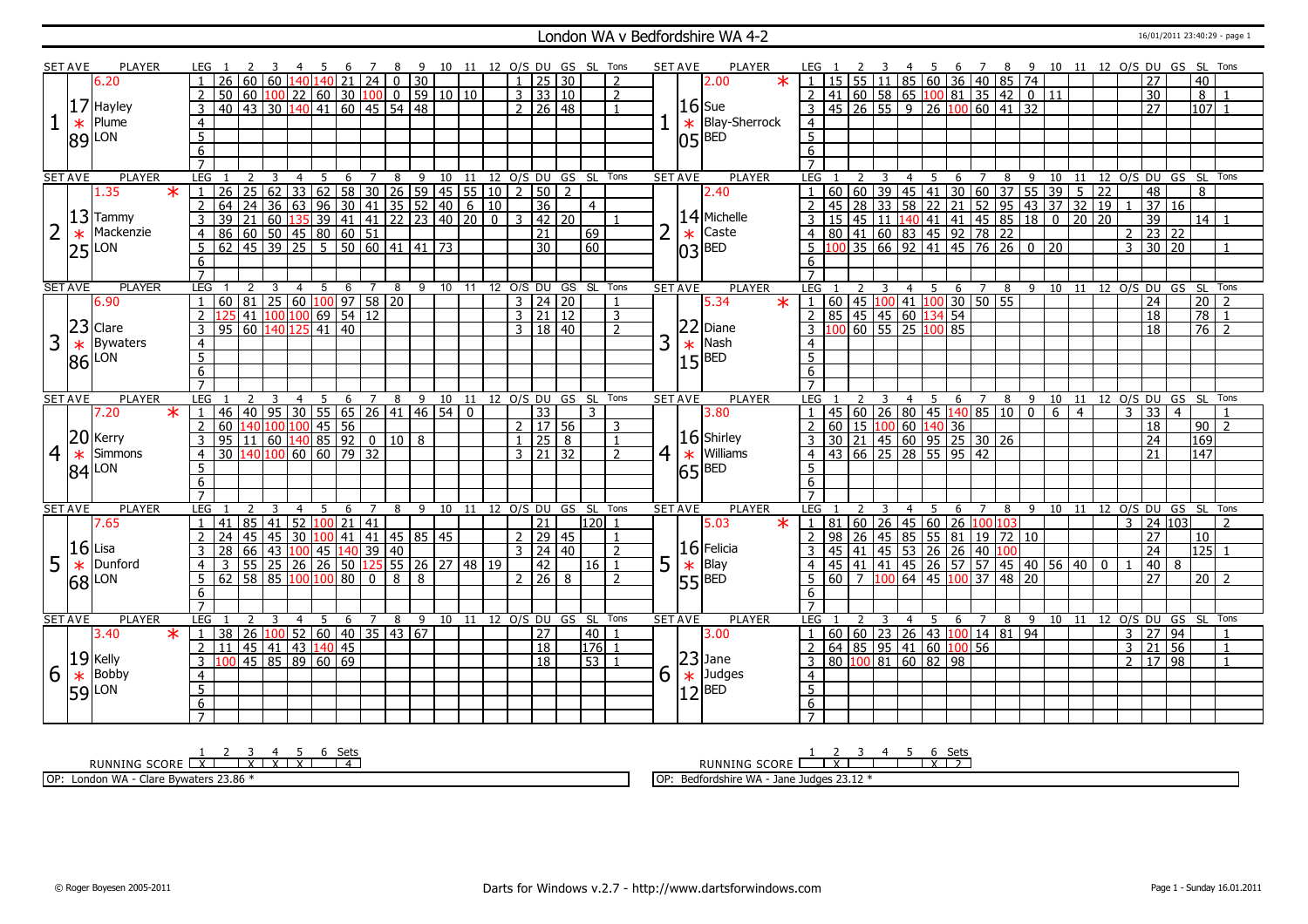# London WA

## Bedfordshire WA

| <b>IPLAYER</b>       |    | W/L WON LOST | AVE   |               | TAVE IPOINTS IDARTS ITON ITON+1180 ITONS IPLAYER |      |      |     |                         | W/L WON LOST |    | AVE   |                   | TAVE POINTS DARTS TON TON+ 180 TONS |                  |  |       |         |
|----------------------|----|--------------|-------|---------------|--------------------------------------------------|------|------|-----|-------------------------|--------------|----|-------|-------------------|-------------------------------------|------------------|--|-------|---------|
| Hayley Plume         |    |              | /.891 | 6.20          | 1503                                             | 84   |      |     | 5+0   Sue Blay-Sherrock |              |    | 16.05 | 2.00              | 1348                                | 84               |  |       | $2+0$   |
| Tammy Mackenzie      |    |              |       | 4.35'         | 2372                                             | 1791 |      |     | 1+0   Michelle Caste    |              |    | 14.03 | 2.40              | 2483                                | 177 <sup>1</sup> |  |       | $2 + 0$ |
| Clare Bywaters       |    |              | 23.86 | 6.90          | 1503                                             | 63   |      |     | 6+0 I Diane Nash        |              |    | 22.15 | 5.34              | 1329                                | 60'              |  |       | $5 + 0$ |
| <b>Kerry Simmons</b> |    |              | 20.84 | $.20^{\circ}$ | 2001                                             | 96 I |      |     | 6+0 Shirley Williams    |              |    | 16.65 | 3.80 <sub>1</sub> | 1598                                | 96               |  |       | $3 + 0$ |
| Lisa Dunford         |    |              | 16.68 | .65           | 2369                                             | 1421 |      |     | 7+0   Felicia Blav      |              |    | 16.55 | 5.03              | 2350                                | 142              |  | 010   | $5 + 0$ |
| <b>Kelly Bobby</b>   |    |              | 19.59 | 3.40          | 1234'                                            | 63   |      |     | 3+0 Jane Judges         |              |    | 23.12 | 3.00              | 1503                                | 65               |  | 010   | $3 + 0$ |
| <b>TOTALS</b>        | 14 |              | L7.52 |               | 10982                                            | 627  | 19 I | 910 | l28+0lTOTALS            |              | 14 | 17.00 |                   | 10611                               | 624              |  | 3 I O | 120+01  |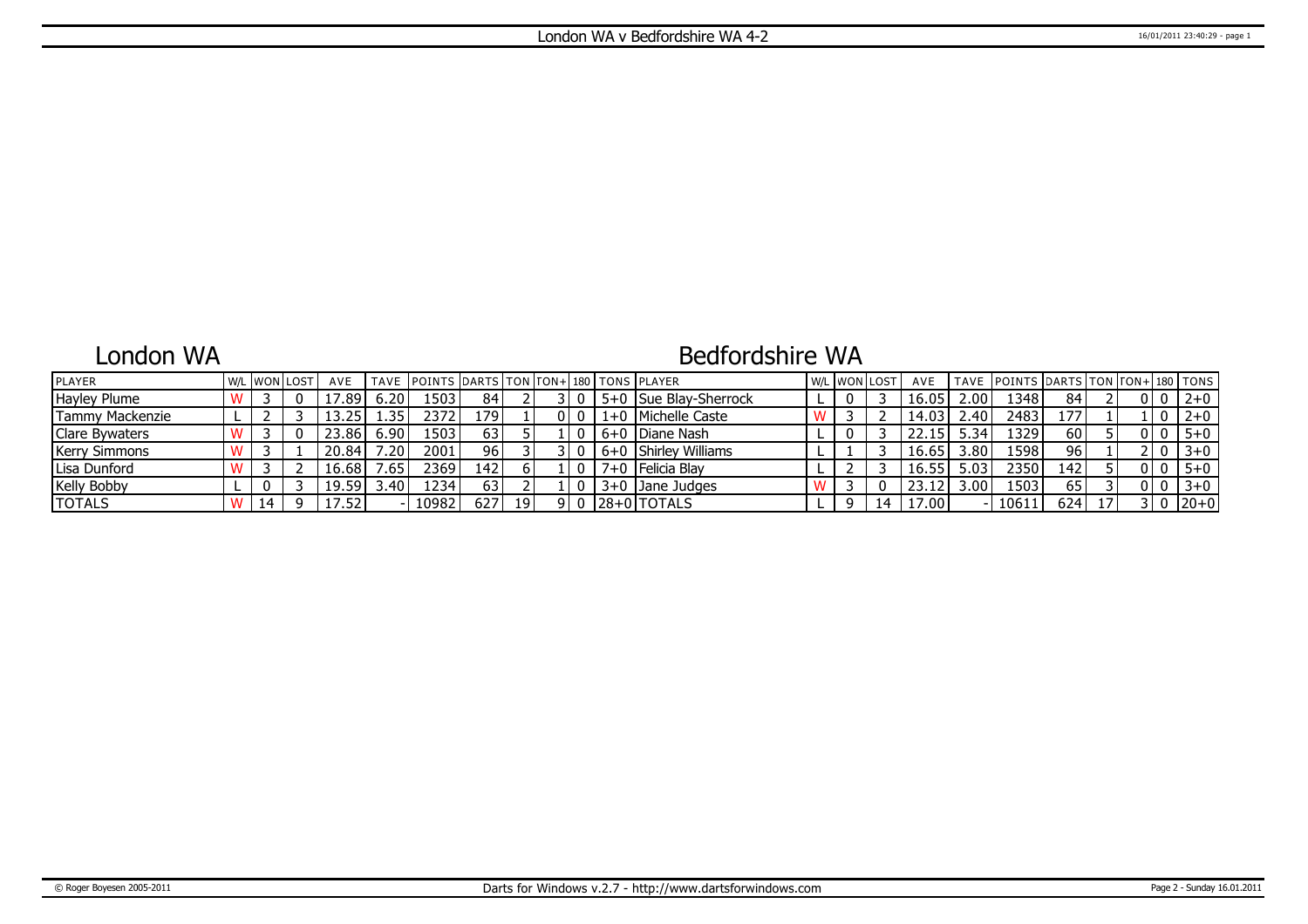### London MB v Bedfordshire MB 11-1 16/01/2011 23:41:15 - page 1

|   | <b>SET AVE</b> | PLAYER          | LEG.                |                                    |                                         |                       | 5 6 7 8 9 10 11 12 O/S DU GS SL Tons |                    |                |                              |                |                |                  |                                   |                 |                |   | <b>SET AVE</b> | PLAYER              |         | LEG                  |                        |            |                 |                                                 |                |                |   | 4 5 6 7 8 9 10 11 12 O/S DU GS SL Tons |    |                |   |                           |                 |                 |                |
|---|----------------|-----------------|---------------------|------------------------------------|-----------------------------------------|-----------------------|--------------------------------------|--------------------|----------------|------------------------------|----------------|----------------|------------------|-----------------------------------|-----------------|----------------|---|----------------|---------------------|---------|----------------------|------------------------|------------|-----------------|-------------------------------------------------|----------------|----------------|---|----------------------------------------|----|----------------|---|---------------------------|-----------------|-----------------|----------------|
|   |                | 8.65            |                     | 90<br>100                          | 42                                      |                       | 85   136   16   16   14   0          |                    |                |                              | $\overline{2}$ |                | 2 29             | $\overline{2}$                    |                 | $\overline{z}$ |   |                | 6.24                | $\star$ |                      |                        |            |                 | 40   85   36   45   40   60   30   29   104   0 |                |                |   |                                        |    |                |   | $\overline{30}$           |                 | 32              |                |
|   |                |                 |                     |                                    | 78 100 61 99 27                         |                       |                                      | 36                 |                |                              |                |                |                  | $1 \mid 19 \mid 36$               |                 | $\overline{2}$ |   |                |                     |         |                      |                        |            |                 | 81 30 60 26 100 84                              |                |                |   |                                        |    |                |   | $\overline{18}$           |                 | 120             | $\overline{1}$ |
|   | 22             | $ee$            |                     |                                    |                                         |                       |                                      |                    |                |                              |                |                |                  |                                   |                 |                |   |                | $ 20 $ Trevor       |         |                      |                        |            |                 |                                                 |                |                |   |                                        |    |                |   |                           |                 |                 |                |
|   |                |                 | $\overline{3}$      | 45 41 100 129 58 41                |                                         |                       |                                      |                    |                |                              |                |                |                  | $\overline{18}$                   | 87              | $\overline{2}$ |   |                |                     |         |                      |                        |            |                 | 00 80 81 32 180 0 28                            |                |                |   |                                        |    |                |   |                           | 20 28           |                 | $2 + 1$        |
|   | $\ast$         | Cocks           | $\overline{4}$      | 60   60   40   100   100   89   52 |                                         |                       |                                      |                    |                |                              |                |                |                  | 3   21   52                       |                 | $\overline{2}$ |   | $\ast$         | Ellacott            |         | $\overline{4}$       |                        |            |                 | $\frac{1}{41}$ $\frac{1}{140}$ 85 90 25 41      |                |                |   |                                        |    |                |   | 18                        |                 | 79              |                |
|   | 03             | LON             | 5                   |                                    |                                         |                       |                                      |                    |                |                              |                |                |                  |                                   |                 |                |   |                | $ 62 $ BED          |         | 5                    |                        |            |                 |                                                 |                |                |   |                                        |    |                |   |                           |                 |                 |                |
|   |                |                 | 6                   |                                    |                                         |                       |                                      |                    |                |                              |                |                |                  |                                   |                 |                |   |                |                     |         | 6                    |                        |            |                 |                                                 |                |                |   |                                        |    |                |   |                           |                 |                 |                |
|   |                |                 | $\overline{7}$      |                                    |                                         |                       |                                      |                    |                |                              |                |                |                  |                                   |                 |                |   |                |                     |         | $\overline{7}$       |                        |            |                 |                                                 |                |                |   |                                        |    |                |   |                           |                 |                 |                |
|   | <b>SET AVE</b> | PLAYER          | <b>LEG</b>          |                                    | 3                                       | 5<br>$\overline{4}$   | 6                                    | $\overline{7}$     | 8              | 9                            | 10             |                |                  | 11 12 O/S DU GS SL Tons           |                 |                |   | <b>SET AVE</b> | <b>PLAYER</b>       |         | LEG                  |                        |            | 4               | 5                                               | 6              | $\overline{7}$ | 8 | $9 \quad 10$                           | 11 |                |   | 12 O/S DU GS SL Tons      |                 |                 |                |
|   |                | 9.61<br>$\ast$  | $\mathbf{1}$        | 24                                 | 40 96 100 101                           |                       |                                      |                    |                |                              |                |                |                  | 3   18   101                      |                 | 3              |   |                | 7.75                |         | $\overline{1}$       | 54 100 60              |            | $\overline{83}$ | $\overline{40}$                                 |                |                |   |                                        |    |                |   | $\overline{15}$           |                 | $164$ 1         |                |
|   |                |                 | 2                   | 41                                 | 85<br>60                                |                       | 57 94                                |                    |                |                              |                |                |                  | 18                                | 64              | $\overline{1}$ |   |                |                     |         | 2<br>21              |                        | 45 140 135 |                 | $145$ 44 71                                     |                |                |   |                                        |    |                | 3 | 21                        | 71              |                 | $\mathcal{P}$  |
|   | 22             | Stuart          | $\overline{3}$      | $\overline{23}$<br>80              | 60                                      |                       | $145$ $ 48$ $ 26$ 97 38 53           |                    |                |                              |                |                |                  | $\overline{27}$                   | $\overline{31}$ |                |   | 21             | Michael             |         | 3                    |                        |            |                 | 26 44 78 30 48 99 56 20                         |                |                |   |                                        |    |                |   | $\overline{25}$           | $\overline{20}$ |                 | $\overline{1}$ |
|   | $\ast$         | <b>Pickles</b>  | $\overline{4}$      |                                    |                                         |                       |                                      |                    |                |                              |                |                |                  | 3   18   40                       |                 | $2 + 1$        |   | $\ast$         | Stone               |         | 4                    |                        |            |                 | $30\,$ 50 $\,100\,$ 57 60 80                    |                |                |   |                                        |    |                |   | $\overline{18}$           |                 | $124$ 1         |                |
|   |                | LON             | 5                   | 21 100 140                         |                                         |                       |                                      |                    |                |                              |                |                |                  | $3 \mid 24 \mid 40$               |                 | $\overline{z}$ |   |                |                     |         | $5^{\circ}$          |                        |            |                 | 15 85 28 40 85 100 100                          |                |                |   |                                        |    |                |   | $\overline{21}$           |                 | 48              | $\overline{2}$ |
|   | 95             |                 | 6                   |                                    |                                         |                       |                                      |                    |                |                              |                |                |                  |                                   |                 |                |   |                | $69$ <sup>BED</sup> |         | 6                    |                        |            |                 |                                                 |                |                |   |                                        |    |                |   |                           |                 |                 |                |
|   |                |                 | $\overline{7}$      |                                    |                                         |                       |                                      |                    |                |                              |                |                |                  |                                   |                 |                |   |                |                     |         |                      |                        |            |                 |                                                 |                |                |   |                                        |    |                |   |                           |                 |                 |                |
|   | <b>SET AVE</b> | <b>PLAYER</b>   | LEG                 |                                    |                                         |                       | 6                                    | $\overline{7}$     | 8              | 9                            |                |                |                  | 10 11 12 O/S DU GS SL             |                 | Tons           |   | <b>SET AVE</b> | <b>PLAYER</b>       |         | LEG                  |                        |            | 4               | - 5                                             | $\overline{7}$ |                |   | 8 9 10 11 12 0/S DU GS SL Tons         |    |                |   |                           |                 |                 |                |
|   |                | 11.02           | $\overline{1}$      |                                    | 60   100   45   81   95                 |                       |                                      |                    |                |                              |                |                |                  | 18                                | $\overline{20}$ | $\overline{2}$ |   |                | 10.71               | $\ast$  | l 1 l 1              |                        |            |                 |                                                 | 6              | 100            |   |                                        |    |                |   | $3 \ 21 \ 100$            |                 |                 |                |
|   |                |                 |                     |                                    |                                         |                       | 6 <sup>1</sup>                       | $\overline{32}$    |                |                              |                |                |                  | $20 \mid 32$                      |                 |                |   |                |                     |         |                      |                        |            |                 |                                                 |                |                |   |                                        |    |                |   | $\overline{18}$           |                 | $104$ 1         |                |
|   | 25             |                 |                     | 66<br>60                           | 00 100 137                              |                       |                                      |                    |                |                              |                |                |                  |                                   |                 | 3              |   |                | $ 23 $ Paul         |         | $\overline{2}$       |                        |            |                 | 46 45 60 78 125 43                              |                |                |   |                                        |    |                |   |                           |                 |                 |                |
|   |                | Tony            | 3                   | 45<br>100                          | 85 95 9 41<br>45 55 83 78               |                       |                                      |                    |                |                              |                |                |                  | 18                                | 126l            |                |   |                |                     |         |                      | 121                    |            |                 | 60 28 97 36 34                                  |                |                |   |                                        |    |                |   | 21                        | 34              |                 | $\overline{2}$ |
| 3 | $\ast$         | Hamit           | $\overline{4}$      | 140                                |                                         |                       |                                      |                    |                |                              |                |                |                  | $2 \mid 17 \mid 78$               |                 | $\overline{2}$ | 3 | $\ast$         | Parrott             |         | 4                    | 45 100 100 76 85       |            |                 |                                                 |                |                |   |                                        |    |                |   | $\overline{15}$           |                 |                 | $95 \mid 2$    |
|   |                | LON             | $5^{\circ}$         | 96                                 | $\overline{81}$<br>125                  | $\overline{59}$       |                                      | $8 \overline{)32}$ |                |                              |                |                |                  | $3 \overline{)21} \overline{)32}$ |                 | $\mathcal{L}$  |   |                | $ 04 $ BED          |         | $5^{\circ}$          |                        |            |                 | $\frac{100}{22}$ 28 20 78 100 59                |                |                |   |                                        |    |                |   | 21                        |                 | 94              |                |
|   |                |                 | 6                   |                                    |                                         |                       |                                      |                    |                |                              |                |                |                  |                                   |                 |                |   |                |                     |         | 6                    |                        |            |                 |                                                 |                |                |   |                                        |    |                |   |                           |                 |                 |                |
|   |                |                 | $\overline{7}$      |                                    |                                         |                       |                                      |                    |                |                              |                |                |                  |                                   |                 |                |   |                |                     |         | $\overline{7}$       |                        |            |                 |                                                 |                |                |   |                                        |    |                |   |                           |                 |                 |                |
|   | <b>SET AVE</b> | PLAYER          | LEG                 |                                    | $\overline{3}$                          | 5<br>4                | 6                                    | $\overline{7}$     |                |                              |                |                |                  | 8 9 10 11 12 O/S DU GS SL Tons    |                 |                |   | <b>SET AVE</b> | <b>PLAYER</b>       |         | <b>LEG</b>           |                        | 3          | $\overline{4}$  | - 5                                             | 6              | $\overline{7}$ |   |                                        |    |                |   | 8 9 10 11 12 0/S DU GS SL |                 |                 | Tons           |
|   |                |                 |                     | 2                                  |                                         |                       |                                      |                    |                |                              |                |                |                  |                                   |                 |                |   |                |                     |         |                      |                        |            |                 |                                                 |                |                |   |                                        |    |                |   |                           |                 |                 |                |
|   |                | $\ast$<br>8.40  | $\vert 1 \vert$     | 70 100 100 100 42 31 58            |                                         |                       |                                      |                    |                |                              |                |                |                  | $3 \mid 21 \mid 58$               |                 | 3              |   |                | 5.83                |         | $\overline{1}$       |                        |            |                 | 60 135 40 137 43 50                             |                |                |   |                                        |    |                |   | 18                        |                 | 36              | $\overline{2}$ |
|   |                |                 | 2                   | 140 100 100 100 61                 |                                         |                       |                                      |                    |                |                              |                |                |                  | 2   14   61                       |                 | $\overline{4}$ |   |                |                     |         | $\overline{2}$       | 81   96   85   45   45 |            |                 |                                                 |                |                |   |                                        |    |                |   | 15                        |                 | 149             |                |
|   | 27             | Graham          | 3                   | $85  100  81  60  99  38  38$      |                                         |                       |                                      |                    |                |                              |                |                |                  | 19 38                             |                 |                |   | $ 25 $ Bill    |                     |         |                      |                        |            |                 | 100 100 85 43 26 111                            |                |                |   |                                        |    |                |   | 18                        |                 |                 | $36 \mid 3$    |
|   |                | Rackstraw       | $\overline{4}$      |                                    |                                         |                       |                                      |                    |                |                              |                |                |                  |                                   |                 |                |   |                | Rhodes              |         | $\overline{4}$       |                        |            |                 |                                                 |                |                |   |                                        |    |                |   |                           |                 |                 |                |
| 4 | $\ast$         | LON             |                     |                                    |                                         |                       |                                      |                    |                |                              |                |                |                  |                                   |                 |                | 4 | $\ast$         |                     |         | $\overline{5}$       |                        |            |                 |                                                 |                |                |   |                                        |    |                |   |                           |                 |                 |                |
|   | 83             |                 | $\overline{5}$      |                                    |                                         |                       |                                      |                    |                |                              |                |                |                  |                                   |                 |                |   |                | $ 14 $ BED          |         |                      |                        |            |                 |                                                 |                |                |   |                                        |    |                |   |                           |                 |                 |                |
|   |                |                 | 6<br>$\overline{7}$ |                                    |                                         |                       |                                      |                    |                |                              |                |                |                  |                                   |                 |                |   |                |                     |         | $6 \overline{6}$     |                        |            |                 |                                                 |                |                |   |                                        |    |                |   |                           |                 |                 |                |
|   |                |                 |                     | $\overline{2}$                     | 3                                       | $\overline{4}$        |                                      | $\overline{7}$     |                |                              |                |                |                  |                                   |                 | Tons           |   |                |                     |         |                      |                        | 3          |                 |                                                 |                |                |   |                                        |    |                |   |                           |                 |                 | Tons           |
|   | <b>SET AVE</b> | <b>PLAYER</b>   | <b>LEG</b>          | nn                                 |                                         | - 5                   | 6                                    |                    | 8              | 9                            |                |                |                  | 10 11 12 0/S DU GS SL             |                 |                |   | <b>SET AVE</b> | <b>PLAYER</b>       |         | LEG                  |                        |            | 4 <sub>5</sub>  |                                                 | 6 <sub>7</sub> |                | 8 | 9 10 11 12 0/S DU GS SL                |    |                |   |                           |                 |                 | $\overline{z}$ |
|   |                | 7.20            |                     | 60                                 | 96                                      |                       | 140 89 12                            |                    |                |                              |                |                |                  | $\overline{18}$                   | $\overline{4}$  | $\overline{2}$ |   |                | 4.61                | $\ast$  | 25                   |                        | 85 85 55   |                 | 10 <sub>0</sub>                                 | 30             | 121            |   |                                        |    |                | 3 |                           | 21 121          |                 |                |
|   |                |                 |                     | 55 84                              | 60 60 40 81 97                          |                       |                                      |                    | $\bullet$      | $\overline{24}$              |                |                |                  | $2 \ 26 \ 24$                     |                 |                |   |                |                     |         | $\overline{25}$      |                        | $60$ 55 21 |                 | $\overline{45}$                                 | 85 60 96       |                |   |                                        |    |                |   | 24                        |                 | $\overline{54}$ |                |
|   | 25             | Alan            | 3                   | 180 81 100 60 80                   |                                         |                       |                                      |                    |                |                              |                |                |                  | 3   15   80                       |                 | $2 + 1$        |   | 21             | Tony                |         | $\overline{3}$       | 60 100 40 77 140       |            |                 |                                                 |                |                |   |                                        |    |                |   | $\overline{15}$           |                 | 84              | $\overline{z}$ |
| 5 | $\ast$         | Hardy           | $\overline{4}$      |                                    | 66 60 100 85 50 40                      |                       |                                      |                    |                |                              |                |                |                  | $3 \mid 21 \mid 40$               |                 | $\overline{2}$ | 5 | $\ast$         | Croxford            |         | $\overline{4}$       | 41 40 82 39            |            |                 | 41 60                                           |                |                |   |                                        |    |                |   | 18                        |                 | 198             |                |
|   |                | <b>OO</b> LON   | 5                   |                                    |                                         |                       |                                      |                    |                |                              |                |                |                  |                                   |                 |                |   |                | $ 38 $ BED          |         | 5                    |                        |            |                 |                                                 |                |                |   |                                        |    |                |   |                           |                 |                 |                |
|   |                |                 | 6                   |                                    |                                         |                       |                                      |                    |                |                              |                |                |                  |                                   |                 |                |   |                |                     |         | 6                    |                        |            |                 |                                                 |                |                |   |                                        |    |                |   |                           |                 |                 |                |
|   |                |                 | $\overline{7}$      |                                    |                                         |                       |                                      |                    |                |                              |                |                |                  |                                   |                 |                |   |                |                     |         | $\overline{7}$       |                        |            |                 |                                                 |                |                |   |                                        |    |                |   |                           |                 |                 |                |
|   | <b>SET AVE</b> | <b>PLAYER</b>   | <b>LEG</b>          | $\overline{2}$                     | 3                                       | - 5<br>$\overline{4}$ | 6                                    | 7                  | 8              | 9 10 11 12 0/S DU GS SL Tons |                |                |                  |                                   |                 |                |   | <b>SET AVE</b> | <b>PLAYER</b>       |         | LEG                  |                        |            | $\overline{4}$  | - 5                                             | 6              | 7 8            |   | 9 10 11 12 O/S DU GS SL Tons           |    |                |   |                           |                 |                 |                |
|   |                | $\star$<br>5.75 | 1 135               | 41                                 | 64                                      |                       | 76 60 87 22                          |                    | $\overline{0}$ | $0$ 12 0                     |                | $\overline{2}$ | $1 \mid 37 \mid$ | $\overline{2}$                    |                 | $\mathbf{1}$   |   |                | 4.25                |         | $\vert$ 1<br>32      | $58 \overline{)36}$    |            | 24 100          |                                                 |                |                |   | 97   44   28   44   0                  | 22 | $\overline{0}$ |   | 36                        |                 | 16              | $\overline{1}$ |
|   |                |                 | 2                   | 25                                 | $\boxed{100}$ 60 $\boxed{100}$ 45 57 40 |                       |                                      |                    |                |                              |                |                |                  | $\overline{21}$                   |                 | 74   2         |   |                |                     |         | 41<br><sup>2</sup>   |                        |            |                 | $62$ 81 30 60 100 87 40                         |                |                |   |                                        |    |                | 3 |                           | 24 40           |                 | $\overline{1}$ |
|   |                | $18$ Tom        | 3                   | 45 60 80 43 45 58 85 47 38         |                                         |                       |                                      |                    |                |                              |                |                |                  | $2 \mid 26 \mid 38$               |                 |                |   |                | $ 18 $ Jonathan     |         | $\overline{3}$<br>81 |                        |            |                 | 45 45 100 85 28 43 62                           |                |                |   |                                        |    |                |   | 24                        |                 | 12 <sup>1</sup> | $\overline{1}$ |
| 6 | $\ast$         | McGurn          | $\overline{4}$      | 60   60   60   140   100   81      |                                         |                       |                                      |                    |                |                              |                |                |                  | 3   18   81                       |                 | $\overline{2}$ | 6 |                | Smith               |         | $\overline{4}$       | $65$ 85 45 55          |            |                 | 125                                             | 31             |                |   |                                        |    |                |   | $\overline{18}$           |                 | 95              | $\overline{1}$ |
|   |                | LON             | 5                   |                                    |                                         |                       |                                      |                    |                |                              |                |                |                  |                                   |                 |                |   | $\ast$         |                     |         | 5                    |                        |            |                 |                                                 |                |                |   |                                        |    |                |   |                           |                 |                 |                |
|   | 92             |                 | 6                   |                                    |                                         |                       |                                      |                    |                |                              |                |                |                  |                                   |                 |                |   |                | $ 44 ^{BED}$        |         | 6                    |                        |            |                 |                                                 |                |                |   |                                        |    |                |   |                           |                 |                 |                |

RUNNING SCORE 1 X 2 X 3 X 4 X 5 X 6 X Sets 6

RUNNING SCORE 1 2 3 4 5 6 Sets 0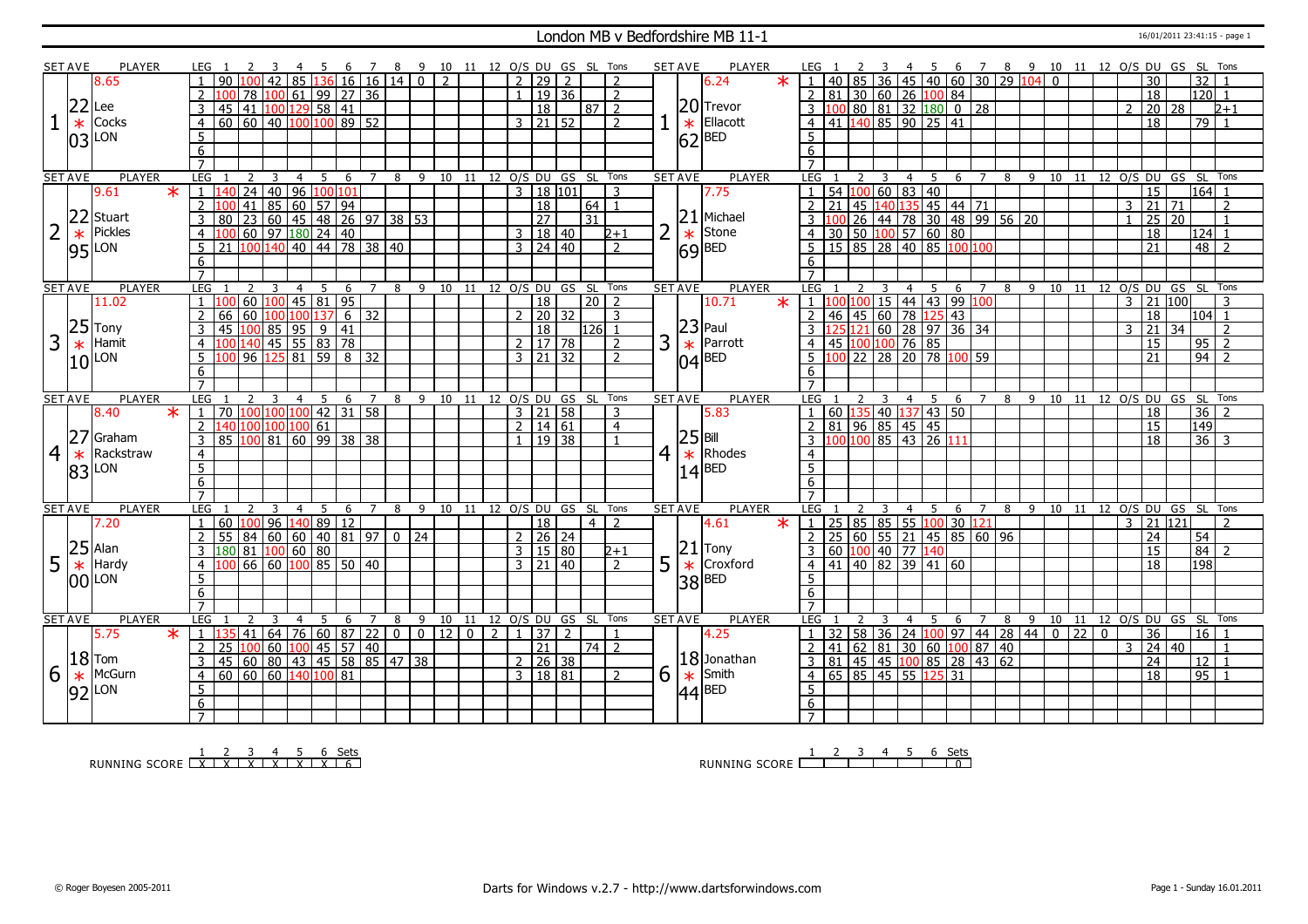#### London MB v Bedfordshire MB 11-1 16/01/2011 23:41:16 - page 2

|    | <b>SET AVE</b>  | <b>PLAYER</b> |                   | LEG                 |                                              |                                       |                             |     | - 6             |                | $\overline{7}$ | 8 <sup>2</sup> | $^{\circ}$     |                |     |                                    |                |                     |                          | 10 11 12 O/S DU GS SL Tons |                | <b>SET AVE</b> |                | PLAYER                               |        |                         |     |                |                | - 5              |                                                            |                                                     |                    |     | 6 7 8 9 10 11 12 0/S DU GS SL Tons |              |                |                |                         |    |                 |                |
|----|-----------------|---------------|-------------------|---------------------|----------------------------------------------|---------------------------------------|-----------------------------|-----|-----------------|----------------|----------------|----------------|----------------|----------------|-----|------------------------------------|----------------|---------------------|--------------------------|----------------------------|----------------|----------------|----------------|--------------------------------------|--------|-------------------------|-----|----------------|----------------|------------------|------------------------------------------------------------|-----------------------------------------------------|--------------------|-----|------------------------------------|--------------|----------------|----------------|-------------------------|----|-----------------|----------------|
|    |                 | 3.35          |                   |                     | l 43<br>60                                   |                                       | 85 60 99 41                 |     |                 |                | $\overline{3}$ | 24 86          |                |                |     |                                    |                |                     | $3 \mid 27 \mid 86$      |                            |                |                |                | 4.40                                 | $\ast$ |                         |     |                |                |                  |                                                            | 55 60 45 55 70 45 59 40 32                          |                    |     |                                    |              |                |                | 27                      |    | 40              |                |
|    |                 |               |                   | 2                   | 59                                           | 81 100 85 45 91                       |                             |     |                 |                |                |                |                |                |     |                                    |                | $\overline{18}$     |                          | 40                         |                |                |                |                                      |        |                         |     |                |                |                  | $2$ 99 60 140 100 46 56                                    |                                                     |                    |     |                                    |              |                | 3              | 18 56                   |    |                 | 2              |
|    |                 | $ 20 $ David  |                   | $\overline{3}$      | 41   135                                     |                                       | $\boxed{45}$ 60 85 43 74 10 |     |                 |                |                |                | -6             |                |     |                                    |                | 27                  |                          | $\overline{2}$             |                |                |                |                                      |        | 3                       |     |                |                |                  |                                                            |                                                     |                    |     | 40                                 |              | $\overline{2}$ |                | $29 \ 40$               |    |                 |                |
|    |                 |               |                   |                     |                                              |                                       |                             |     |                 |                |                |                |                |                |     |                                    |                |                     |                          |                            |                | 7              |                | $20$ Kelvin<br>$\ast$ Maddy<br>Maddy |        |                         |     |                |                |                  |                                                            | $45$ $ 43$ $ 60$ $ 98$ $ 41$ $ 60$ $ 94$ $ 20$ $ 0$ |                    |     |                                    |              |                |                |                         |    |                 |                |
|    | $\ast$          | Goodwin       |                   | $\overline{4}$      |                                              | 45 85 38 60 23 98                     |                             |     |                 |                |                |                |                |                |     |                                    |                | $\overline{21}$     |                          | 52                         |                |                |                |                                      |        | $\overline{4}$          |     |                |                |                  | 00 100 76 85 40 60 40                                      |                                                     |                    |     |                                    |              |                | $\overline{3}$ | 21   40                 |    |                 | 2              |
|    | 54              | LON           |                   | 5                   |                                              |                                       |                             |     |                 |                |                |                |                |                |     |                                    |                |                     |                          |                            |                |                | 67             | <b>BED</b>                           |        | 5                       |     |                |                |                  |                                                            |                                                     |                    |     |                                    |              |                |                |                         |    |                 |                |
|    |                 |               |                   | 6                   |                                              |                                       |                             |     |                 |                |                |                |                |                |     |                                    |                |                     |                          |                            |                |                |                |                                      |        | 6                       |     |                |                |                  |                                                            |                                                     |                    |     |                                    |              |                |                |                         |    |                 |                |
|    |                 |               |                   | $\overline{7}$      |                                              |                                       |                             |     |                 |                |                |                |                |                |     |                                    |                |                     |                          |                            |                |                |                |                                      |        |                         |     |                |                |                  |                                                            |                                                     |                    |     |                                    |              |                |                |                         |    |                 |                |
|    | <b>SET AVE</b>  | <b>PLAYER</b> |                   | LEG                 | 2                                            | 3                                     | $\overline{4}$              | 5   | 6               |                | $\overline{7}$ | 8              | 9              | 10             | 11  |                                    |                | 12 0/S DU           | GS                       | SL Tons                    |                | <b>SET AVE</b> |                | <b>PLAYER</b>                        |        | LEG                     |     | 3              | $\overline{4}$ | - 5              | 6                                                          | 7                                                   | 8                  | 9   | 10                                 |              |                |                | 11 12 O/S DU GS SL Tons |    |                 |                |
|    |                 | 11.83         | $\overline{\ast}$ | $\mathbf{1}$        | 64                                           | 45 100 180 60 52<br>32 60 44 43 98 46 |                             |     |                 |                |                |                |                |                |     |                                    | $\overline{3}$ | 18 52               |                          |                            | $2 + 1$        |                |                | 2.40                                 |        |                         |     |                |                | $60$ 45 13 30 41 |                                                            |                                                     |                    |     |                                    |              |                |                | 15                      |    | 312             |                |
|    |                 |               |                   | $\overline{2}$      | 60                                           |                                       |                             |     |                 |                |                |                |                |                |     |                                    |                | $\overline{21}$     |                          | 118                        |                |                |                |                                      |        | $\overline{2}$          |     |                |                |                  |                                                            |                                                     |                    |     |                                    |              |                |                | 22   40                 |    |                 |                |
|    | 22              | George        |                   | 3                   |                                              | 0 100 100 41 60                       |                             |     | 1100            |                |                |                |                |                |     |                                    |                |                     | 3   18   100             |                            | $\overline{4}$ |                |                | $17$ Richard                         |        | $\overline{3}$          |     |                |                | 45 41 64 85 35   |                                                            |                                                     |                    |     |                                    |              |                |                | $\overline{15}$         |    | 231             |                |
| 8  | $\ast$          | Killington    |                   | $\overline{4}$      | 66                                           | 45 45 45 140 100 40                   |                             |     |                 |                |                | $\overline{0}$ |                |                |     |                                    |                | $\overline{24}$     |                          | $\overline{20}$            | $\overline{z}$ | 8              | $\ast$         | Wood                                 |        | 4 <sup>1</sup>          |     |                |                |                  |                                                            | 45 100 41 31 81 99 48 18 38                         |                    |     |                                    |              | $\overline{2}$ |                | $\overline{26}$         | 38 |                 |                |
|    | 76              | LON           |                   | 5                   | 140 46 60 60 123 32                          |                                       |                             |     |                 |                | $\boxed{0}$ 40 |                |                |                |     |                                    |                |                     | $2 \mid 23 \mid 40$      |                            | $\overline{2}$ |                | 95             | <b>BED</b>                           |        | $5-1$                   |     |                |                |                  |                                                            | 25   41   99   45   60   9   37                     |                    |     |                                    |              |                |                | $\overline{21}$         |    | 185             |                |
|    |                 |               |                   | 6                   |                                              |                                       |                             |     |                 |                |                |                |                |                |     |                                    |                |                     |                          |                            |                |                |                |                                      |        | 6                       |     |                |                |                  |                                                            |                                                     |                    |     |                                    |              |                |                |                         |    |                 |                |
|    |                 |               |                   | $\overline{7}$      |                                              |                                       |                             |     |                 |                |                |                |                |                |     |                                    |                |                     |                          |                            |                |                |                |                                      |        | $\overline{7}$          |     |                |                |                  |                                                            |                                                     |                    |     |                                    |              |                |                |                         |    |                 |                |
|    | <b>SET AVE</b>  | <b>PLAYER</b> |                   | <b>LEG</b>          |                                              | 3                                     | $\overline{4}$              | -5  | 6               |                | $\overline{7}$ | 8              | 9              | 10             | 11  | 12                                 |                |                     |                          | O/S DU GS SL Tons          |                | <b>SET AVE</b> |                | <b>PLAYER</b>                        |        | LEG                     |     |                | $\overline{4}$ | - 5              | 6                                                          | $\overline{7}$                                      | 8                  | - 9 | 10                                 | 11           |                |                | 12 O/S DU GS SL Tons    |    |                 |                |
|    |                 | 5.27          |                   | 1 1100              |                                              |                                       |                             |     |                 |                |                |                |                |                |     |                                    |                |                     | 2   17   40              |                            | 2              |                |                | 2.00                                 | $\ast$ |                         |     |                |                |                  | $1 \vert 100 \vert 81 \vert 81 \vert 53 \vert 83 \vert 83$ |                                                     |                    |     |                                    |              |                |                | 18                      |    | 20              |                |
|    |                 |               |                   | $\overline{2}$      | 45                                           |                                       |                             |     |                 |                |                |                |                |                |     |                                    | $\mathbf{1}$   |                     | 25 20                    |                            | 2              |                |                |                                      |        | $\overline{2}$          |     |                |                |                  |                                                            | <mark>100</mark> 21 81 26 24 55 27 82               |                    |     |                                    |              |                |                | $\overline{24}$         |    | 85              |                |
|    | 23              | Stephen       |                   | $\overline{3}$      | $85   60   55   60   100   60   61   20$     |                                       |                             |     |                 |                |                |                |                |                |     |                                    |                |                     | 22 20                    |                            |                |                |                | $19$ Lee                             |        |                         |     |                |                |                  |                                                            | 61 41 45 81 43 43 39 40                             |                    |     |                                    |              |                |                | $\overline{24}$         |    | 108             |                |
| 9  |                 | Dolan         |                   | $\overline{4}$      |                                              |                                       |                             |     |                 |                |                |                |                |                |     |                                    |                |                     |                          |                            |                | 9              |                | Rose                                 |        | $\overline{4}$          |     |                |                |                  |                                                            |                                                     |                    |     |                                    |              |                |                |                         |    |                 |                |
|    | $\overline{48}$ | LON           |                   | $\overline{5}$      |                                              |                                       |                             |     |                 |                |                |                |                |                |     |                                    |                |                     |                          |                            |                |                | $\frac{*}{55}$ | BED                                  |        | $\overline{5}$          |     |                |                |                  |                                                            |                                                     |                    |     |                                    |              |                |                |                         |    |                 |                |
|    |                 |               |                   | 6                   |                                              |                                       |                             |     |                 |                |                |                |                |                |     |                                    |                |                     |                          |                            |                |                |                |                                      |        | 6                       |     |                |                |                  |                                                            |                                                     |                    |     |                                    |              |                |                |                         |    |                 |                |
|    |                 |               |                   | $\overline{7}$      |                                              |                                       |                             |     |                 |                |                |                |                |                |     |                                    |                |                     |                          |                            |                |                |                |                                      |        | $\overline{7}$          |     |                |                |                  |                                                            |                                                     |                    |     |                                    |              |                |                |                         |    |                 |                |
|    |                 |               |                   |                     |                                              |                                       |                             |     |                 |                |                |                |                |                |     |                                    |                |                     |                          |                            |                |                |                |                                      |        | <b>LEG</b>              |     |                | 4              | 5                | 6                                                          |                                                     |                    |     |                                    |              |                |                | 12 O/S DU GS SL         |    |                 | Tons           |
|    | <b>SET AVE</b>  | <b>PLAYER</b> |                   | LEG                 | $\mathcal{P}$                                |                                       | 4                           | 5   | 6               |                | 7              | 8              | 9              | 10             | 11  |                                    |                | 12 0/S DU           | GS SL                    |                            | Tons           | <b>SET AVE</b> |                | <b>PLAYER</b>                        |        |                         |     |                |                |                  |                                                            | 7                                                   | 8                  | 9   | 10                                 | 11           |                |                |                         |    |                 |                |
|    |                 | 8.15          | $\star$           | $\overline{1}$      | 26                                           | 100 100                               |                             |     |                 |                | $\sqrt{48}$ 32 |                | $\overline{0}$ | $\overline{0}$ |     | $0 \mid 16 \mid 2 \mid 35 \mid 16$ |                |                     |                          |                            | $\overline{2}$ |                |                | 4.39                                 |        | $\mathbf{1}$            |     |                |                |                  |                                                            |                                                     |                    |     | 15                                 | $\mathbf{0}$ |                |                | 33                      |    | 5.              |                |
|    |                 |               |                   | $\overline{2}$      |                                              |                                       | 60                          | 60  | $\overline{59}$ |                |                |                |                |                |     |                                    |                | 18                  |                          | 125                        |                |                |                |                                      |        | $\overline{2}$          |     |                |                |                  |                                                            | 70 85 60 60 45 59 86 16 0                           |                    |     |                                    |              | $\mathbf{1}$   |                | $\overline{19}$         | 10 |                 | $\mathcal{D}$  |
|    | 21              | Rob           |                   | 3                   | $83 \mid 45 \mid 43 \mid 60 \mid 60 \mid 85$ |                                       |                             | 140 | 56              |                |                |                |                |                |     |                                    |                |                     |                          |                            | 3              |                |                | $21$ Paul                            |        | 3                       |     |                |                |                  |                                                            | 82 85 55 100 139 30 10                              |                    |     |                                    |              |                |                | 15                      |    | $102$ 1         |                |
|    |                 | Edwards       |                   | $\overline{4}$      | 100 100 45 60                                |                                       |                             |     | $\overline{70}$ |                |                |                |                |                |     |                                    |                |                     | $2$ 17 56<br>3   18   70 |                            | $\overline{2}$ |                |                |                                      |        | $\overline{4}$          |     |                |                | 85 70 100 90 54  |                                                            |                                                     |                    |     |                                    |              |                |                |                         |    | $\overline{94}$ |                |
| 10 | $\ast$          |               |                   |                     | $\frac{1}{141}$ $\frac{140}{60}$ 55 135      |                                       |                             |     |                 |                |                |                |                |                |     |                                    |                |                     |                          |                            |                |                | $10 \times$    | Caunt                                |        | 5                       |     |                |                |                  | 83 45 100 95 28 56                                         |                                                     |                    |     |                                    |              |                |                | $\overline{18}$         |    |                 |                |
|    | 35              | LON           |                   | $\overline{5}$      |                                              |                                       |                             |     |                 |                |                |                |                |                |     |                                    |                |                     |                          |                            |                |                | 21             | <b>BED</b>                           |        |                         |     |                |                |                  |                                                            |                                                     |                    |     |                                    |              |                |                |                         |    |                 |                |
|    |                 |               |                   | 6<br>$\overline{7}$ |                                              |                                       |                             |     |                 |                |                |                |                |                |     |                                    |                |                     |                          |                            |                |                |                |                                      |        | $\overline{6}$          |     |                |                |                  |                                                            |                                                     |                    |     |                                    |              |                |                |                         |    |                 |                |
|    | <b>SET AVE</b>  | PLAYER        |                   | <b>LEG</b>          |                                              | 3                                     | $\overline{4}$              | -5  | -6              |                | $\overline{7}$ | 8              | $\mathsf{q}$   | 10             | -11 |                                    |                |                     |                          | 12 O/S DU GS SL Tons       |                | <b>SET AVE</b> |                | <b>PLAYER</b>                        |        | LEG                     |     |                | $\overline{4}$ | -5               | 6                                                          | $\overline{7}$                                      | 8                  | -9  | 10 11 12 0/S DU GS SL              |              |                |                |                         |    |                 | Tons           |
|    |                 | 9.63          |                   |                     | 30                                           | 27                                    | 00                          |     |                 |                |                |                |                |                |     |                                    |                | $2 \mid 23 \mid 34$ |                          |                            | 3              |                |                |                                      | $\ast$ | $\mathbf{1}$            |     |                |                |                  |                                                            |                                                     |                    |     |                                    |              |                |                |                         |    | $\overline{7}$  |                |
|    |                 |               |                   |                     |                                              | 100                                   |                             | 40  |                 | 103 27 34      |                |                |                |                |     |                                    |                |                     |                          | $\overline{4}$             | $\mathbf{1}$   |                |                | 5.80                                 |        |                         |     |                |                |                  |                                                            | 30   66   39   41   140   62   16                   |                    |     |                                    |              | 2              |                | $\overline{24}$         |    |                 | $\overline{2}$ |
|    |                 |               |                   |                     | 68                                           |                                       | 44                          | 45  |                 | $13$ 98 36     |                |                | 16             |                |     |                                    |                | 27                  |                          |                            |                |                |                |                                      |        |                         |     |                |                |                  |                                                            | 36 60 30 11 41 43 100 100 80                        |                    |     |                                    |              |                |                | 26 80                   |    |                 |                |
|    |                 | Chris         |                   | 3                   | 53 100 100 40 44 34 43 87                    |                                       |                             |     |                 |                |                |                |                |                |     |                                    |                | 2   23   87         |                          |                            | $\overline{2}$ |                | 19             | Liam                                 |        | $\overline{\mathsf{3}}$ |     |                |                |                  |                                                            | 22 24 45 60 28 80 140 86                            |                    |     |                                    |              |                |                | 24                      |    | 16              |                |
| 11 | $\frac{21}{*}$  | Copeland      |                   | $\overline{4}$      | 41 <br>41                                    |                                       | 100 100 99                  |     | 120             |                |                |                |                |                |     |                                    | $\mathcal{R}$  |                     | 18 120                   |                            | 3              |                | $\ast$         | Morris                               |        | $\overline{4}$          |     |                |                | $60$ 57 50 81 47 |                                                            |                                                     |                    |     |                                    |              |                |                | $\overline{15}$         |    | 206             |                |
|    |                 | 98 LON        |                   | 5                   |                                              |                                       |                             |     |                 |                |                |                |                |                |     |                                    |                |                     |                          |                            |                |                | 94             | BED                                  |        | 5                       |     |                |                |                  |                                                            |                                                     |                    |     |                                    |              |                |                |                         |    |                 |                |
|    |                 |               |                   | 6                   |                                              |                                       |                             |     |                 |                |                |                |                |                |     |                                    |                |                     |                          |                            |                |                |                |                                      |        | 6                       |     |                |                |                  |                                                            |                                                     |                    |     |                                    |              |                |                |                         |    |                 |                |
|    |                 |               |                   | $\overline{7}$      |                                              |                                       |                             |     |                 |                |                |                |                |                |     |                                    |                |                     |                          |                            |                |                |                |                                      |        | $\overline{7}$          |     |                |                |                  |                                                            |                                                     |                    |     |                                    |              |                |                |                         |    |                 |                |
|    | <b>SET AVE</b>  | <b>PLAYER</b> |                   | <b>LEG</b>          | 2                                            | 3                                     | $\overline{4}$              | 5   |                 | 6              | $\overline{7}$ | 8              | 9              | 10             | 11  |                                    |                |                     | 12 O/S DU GS SL          |                            | Tons           | <b>SET AVE</b> |                | <b>PLAYER</b>                        |        | LEG                     |     | $\overline{3}$ |                | 4 5              | 6                                                          | $\overline{7}$                                      | 8                  | - 9 | 10                                 |              |                |                | 11 12 O/S DU GS         |    | SL Tons         |                |
|    |                 | 7.60          | $\ast$            | $1 \; 100$          |                                              | 85 60 180 56 20                       |                             |     |                 |                |                |                |                |                |     |                                    |                |                     | 1   16   20              |                            | 2+1            |                |                | 10.61                                |        | $\mathbf{1}$            |     |                |                | 85 60 60 120 136 |                                                            |                                                     |                    |     |                                    |              |                |                | 15                      |    | 40              | $\overline{2}$ |
|    |                 |               |                   | 2                   | 21<br>60                                     |                                       | 140 60 50 78 92             |     |                 |                |                |                |                |                |     |                                    |                |                     | 3   21   92              |                            | $\overline{1}$ |                |                |                                      |        | $2^{\circ}$             | 100 |                |                |                  |                                                            | 1006041606040                                       |                    |     |                                    |              |                |                | 21                      |    | 40              | $\overline{2}$ |
|    | 21              | Paul          |                   | 3                   | 40                                           | $\boxed{60}$ 85 40 83                 |                             |     |                 | $145$ 41 29 60 |                |                |                |                |     |                                    |                | $\overline{27}$     |                          | $\overline{18}$            |                |                |                |                                      |        | 3                       |     |                |                |                  |                                                            | $59$ 41 100 80 85 60 56 0 20                        |                    |     |                                    |              |                | 2              | 26 20                   |    |                 | $\overline{1}$ |
|    | $12 \times$     | Hackett       |                   | $\overline{4}$      | 81                                           | 100604060                             |                             |     |                 |                |                |                |                |                |     |                                    |                | $\overline{15}$     |                          | 160                        |                | $\overline{2}$ |                | $\frac{23}{1}$ Lloyd<br>Wintle       |        | $\overline{4}$          |     |                |                |                  | 140 60 140 60 83 18                                        |                                                     |                    |     |                                    |              | $\overline{1}$ |                | 16 18                   |    |                 | 2              |
|    | 75              | LON           |                   | 5                   | 28 45 140 45 100 59 44                       |                                       |                             |     |                 |                |                | $\mathbf{1}$   | 7 <sup>1</sup> | 32             |     |                                    |                |                     | 28   32                  |                            | $\overline{2}$ |                | 08             | BED                                  |        | 5.                      |     |                |                |                  |                                                            | $60$   43   100   60   125   99   0                 | $\vert 2 \vert 10$ |     |                                    |              |                |                | $\overline{27}$         |    | $\overline{2}$  | $\overline{2}$ |
|    |                 |               |                   | 6<br>$\overline{7}$ |                                              |                                       |                             |     |                 |                |                |                |                |                |     |                                    |                |                     |                          |                            |                |                |                |                                      |        | 6<br>$\overline{7}$     |     |                |                |                  |                                                            |                                                     |                    |     |                                    |              |                |                |                         |    |                 |                |

<u>7 8 9 10 11 12 Sets</u><br>RUNNING SCORE <u>| X | X | X | X | X | 11</u>

OP: London MB - Graham Rackstraw 27.83 \*

RUNNING SCORE 7 X 8 9 10 11 12 Sets 1 OP: Bedfordshire MB - Kelvin Maddy 20.67 \*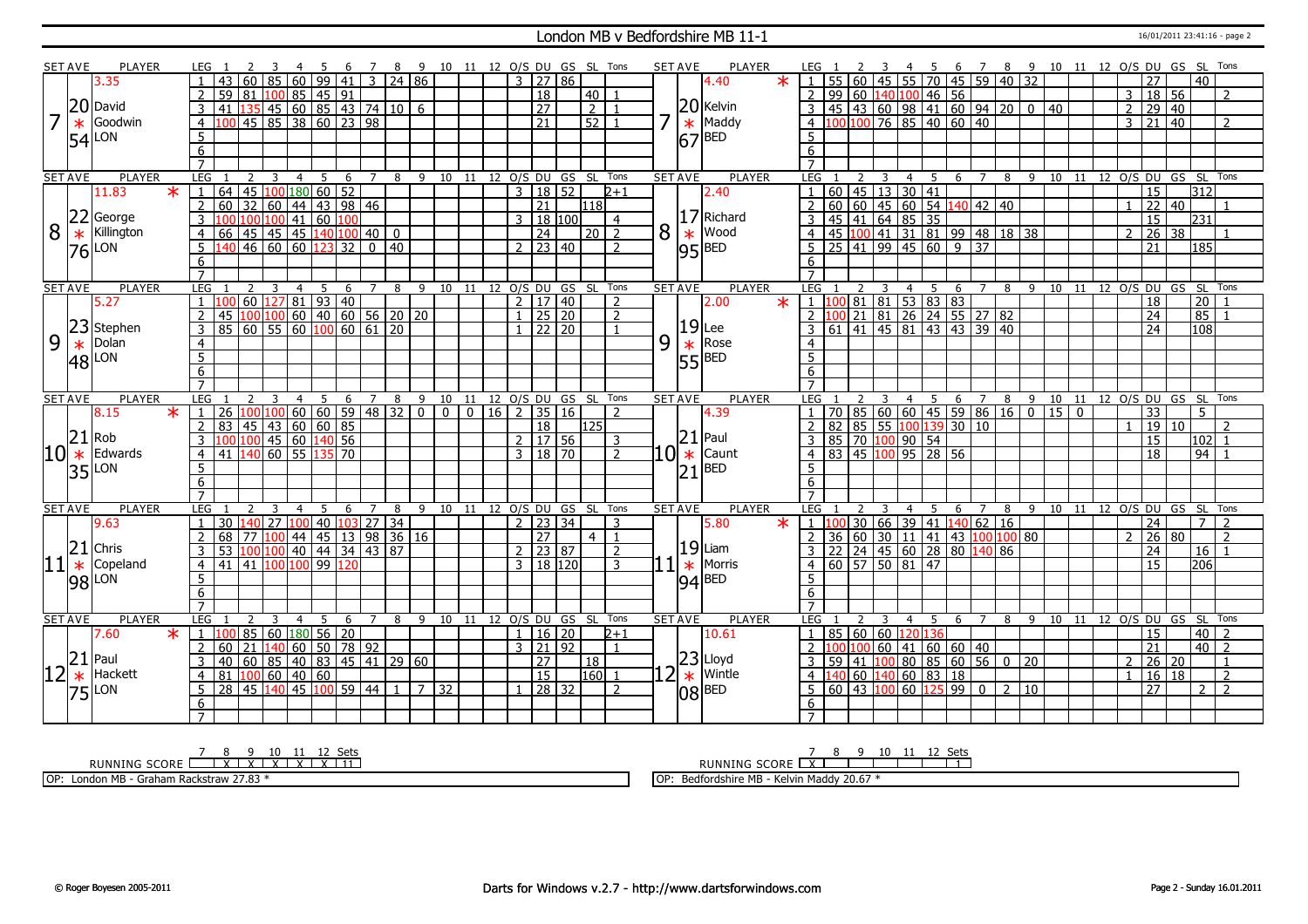# London MB

# Bedfordshire MB

| PLAYER            |   |    | W/L WON LOST | AVE         | <b>TAVE</b> | POINTS DARTS TON FON+1180 TONS PLAYER |      |    |                 |   |         |                       | W/L WON LOST |    | AVE         | <b>TAVE</b>    | <b>POINTS</b> | DARTS TON TON+ 180 TONS |    |    |       |         |
|-------------------|---|----|--------------|-------------|-------------|---------------------------------------|------|----|-----------------|---|---------|-----------------------|--------------|----|-------------|----------------|---------------|-------------------------|----|----|-------|---------|
| Lee Cocks         |   |    |              | 22.03       | 8.65        | 1917                                  | 87   | 8  |                 |   |         | 8+0 Trevor Ellacott   |              |    | 20.62       | 6.24           | 1773          | 86                      |    |    |       | $5 + 1$ |
| Stuart Pickles    |   |    |              | 22.95       | 9.61        | 2410                                  | 105  |    |                 |   | $8 + 1$ | Michael Stone         |              |    | 21.69       | .75            | 2169          | 100                     | 6  |    |       | $7 + 0$ |
| <b>Tony Hamit</b> |   |    |              | 25.10       | 11.02       | 2359                                  | 94   |    |                 |   |         | l 10+0 l Paul Parrott |              |    | 23.04 10.71 |                | 2212          | 96                      | 10 |    | 0 I O | $ 10+0$ |
| Graham Rackstraw  | w |    |              | 27.83       | 8.40        | 1503                                  | 54   |    |                 |   | $8 + 0$ | <b>Bill Rhodes</b>    |              |    | 25.14       | 5.83           | 282           | 51                      |    |    |       | $5 + 0$ |
| Alan Hardy        | W |    |              | 25.00       | 7.20        | 2000                                  | 80   |    |                 |   | $6 + 1$ | Tony Croxford         |              |    | 21.38       | 4.61           | 1668          | 78                      |    |    |       | $4 + 0$ |
| Tom McGurn        |   |    |              | 18.92       | 5.75        | 1930                                  | 102  |    |                 |   |         | 5+0 Jonathan Smith    |              |    | 18.44       | 4.25           | 1881          | 102                     | 4  |    |       | $4 + 0$ |
| David Goodwin     |   |    |              | 20.54       | .35         | 1910                                  | 93   |    |                 |   |         | $3+0$ Kelvin Maddy    |              |    | 20.67       | 4.40           | 1964 l        | 95                      |    |    |       | $4 + 0$ |
| George Killington |   |    |              | 22.76 11.83 |             | 2367                                  | 104  |    |                 |   |         | 10+1 Richard Wood     |              |    | 17.95       | $2.40^{\circ}$ | 777ء          | 99                      |    |    |       | $2 + 0$ |
| Stephen Dolan     |   |    |              | 23.48       | 5.27        | 1503                                  | 64   |    |                 |   |         | 5+0 Lee Rose          |              |    | 19.55       | 2.00           | 1290 l        | 66                      |    |    |       | $2 + 0$ |
| Rob Edwards       |   |    |              | 21.35       | 8.15        | 1879                                  | 88   |    |                 |   |         | 7+0 Paul Caunt        |              |    | 21.21       | 4.39           | 1803          | 85                      |    |    |       | $4 + 0$ |
| Chris Copeland    |   |    |              | 21.98       | 9.63        | 2000                                  | 91   | 8  |                 |   |         | 9+0 I Liam Morris     |              |    | 19.94       | 5.80           | 1775 l        | 89                      |    |    |       | $5 + 0$ |
| Paul Hackett      | W |    |              | .75         | 7.60        | 2327                                  | 107  |    |                 |   | $6 + 1$ | Llovd Wintle          |              |    | 23.08 10.61 |                | 2423          | 105                     |    |    |       | $9 + 0$ |
| <b>TOTALS</b>     | W | 34 | 16           | 22.55       |             | 24105                                 | 1069 | 68 | 13 <sup>1</sup> | 4 |         | $ 85+4 $ TOTALS       | 16           | 34 | 20.93       |                | 22017         | 1052                    | 51 | ۹١ |       | $ 61+1$ |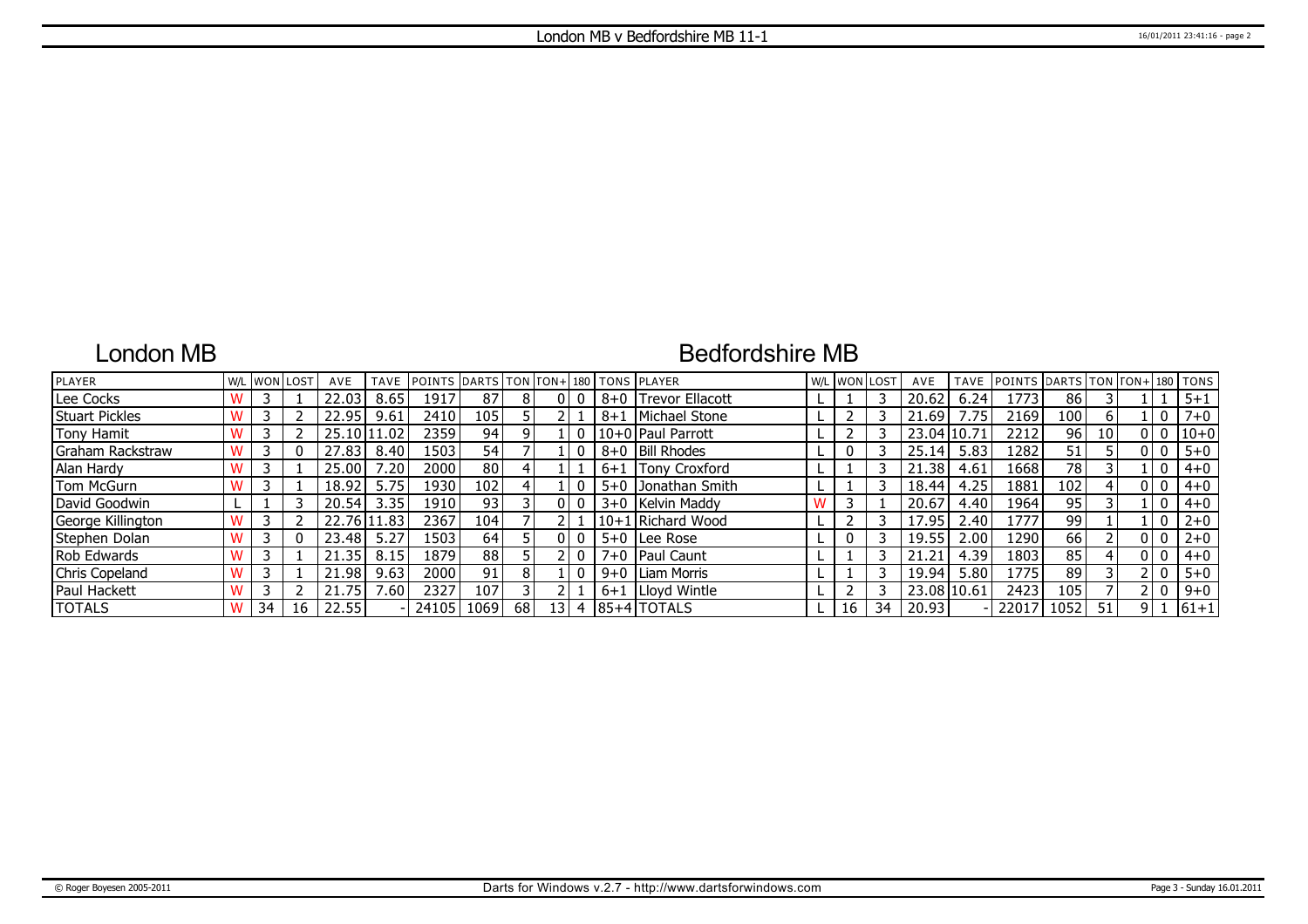### London WB v Bedfordshire WB 3-3 16/01/2011 23:41:58 - page 1

|                 | <b>SET AVE</b> | <b>PLAYER</b>                            | LEG 1           |                                                                                                                                                                                                                                            | -3                    |                |                 | 4 5 6 7 8 9 10 11 12 O/S DU GS SL Tons                                        |                |   |                        |               |                |                         |                |                                   |                |                   |                |                | SET AVE        | <b>PLAYER</b>                                                                                        | LEG 1                                                                                                                                                                                         |      |                | - 3 |                |                  |       |                |                                               |           |  |               |                 |                     | 4 5 6 7 8 9 10 11 12 O/S DU GS SL Tons                                                                                                        |                          |
|-----------------|----------------|------------------------------------------|-----------------|--------------------------------------------------------------------------------------------------------------------------------------------------------------------------------------------------------------------------------------------|-----------------------|----------------|-----------------|-------------------------------------------------------------------------------|----------------|---|------------------------|---------------|----------------|-------------------------|----------------|-----------------------------------|----------------|-------------------|----------------|----------------|----------------|------------------------------------------------------------------------------------------------------|-----------------------------------------------------------------------------------------------------------------------------------------------------------------------------------------------|------|----------------|-----|----------------|------------------|-------|----------------|-----------------------------------------------|-----------|--|---------------|-----------------|---------------------|-----------------------------------------------------------------------------------------------------------------------------------------------|--------------------------|
|                 |                | 1.00                                     |                 |                                                                                                                                                                                                                                            |                       |                |                 |                                                                               |                |   |                        |               |                |                         |                | $\overline{33}$                   |                | $\overline{20}$   |                |                |                | 2.20                                                                                                 |                                                                                                                                                                                               |      |                |     |                |                  |       |                |                                               |           |  | $\sqrt{2}$    |                 | 35 20               |                                                                                                                                               |                          |
|                 |                |                                          |                 |                                                                                                                                                                                                                                            |                       |                |                 |                                                                               |                |   |                        |               |                |                         |                |                                   |                |                   |                |                |                |                                                                                                      |                                                                                                                                                                                               |      |                |     |                |                  |       |                |                                               |           |  |               |                 |                     |                                                                                                                                               |                          |
|                 |                | $15$ Susan                               | $\overline{2}$  |                                                                                                                                                                                                                                            |                       |                |                 |                                                                               |                |   |                        |               |                |                         |                | $\overline{24}$                   |                | 72                |                |                |                |                                                                                                      |                                                                                                                                                                                               |      |                |     |                |                  |       |                |                                               |           |  |               |                 | $3 \ 24 \ 40$       |                                                                                                                                               | $\mathbf{1}$             |
|                 |                |                                          | $\overline{3}$  |                                                                                                                                                                                                                                            |                       |                |                 |                                                                               |                |   |                        |               |                |                         |                | $\overline{24}$                   |                | $\overline{165}$  |                |                |                | $\begin{array}{c} 17 \ \text{\tiny{Angie}} \\ \text{\tiny{*}} \\ 48 \ \text{\tiny{BED}} \end{array}$ |                                                                                                                                                                                               |      |                |     |                |                  |       |                |                                               |           |  |               |                 | $3 \mid 27 \mid 32$ |                                                                                                                                               | $\mathbf{1}$             |
|                 | $\star$        | Holt                                     | 4               |                                                                                                                                                                                                                                            |                       |                |                 |                                                                               |                |   |                        |               |                |                         |                |                                   |                |                   |                |                |                |                                                                                                      | $\overline{4}$                                                                                                                                                                                |      |                |     |                |                  |       |                |                                               |           |  |               |                 |                     |                                                                                                                                               |                          |
|                 |                | 38 LON                                   | $\overline{5}$  |                                                                                                                                                                                                                                            |                       |                |                 |                                                                               |                |   |                        |               |                |                         |                |                                   |                |                   |                |                |                |                                                                                                      | $\overline{5}$                                                                                                                                                                                |      |                |     |                |                  |       |                |                                               |           |  |               |                 |                     |                                                                                                                                               |                          |
|                 |                |                                          | 6               |                                                                                                                                                                                                                                            |                       |                |                 |                                                                               |                |   |                        |               |                |                         |                |                                   |                |                   |                |                |                |                                                                                                      | 6                                                                                                                                                                                             |      |                |     |                |                  |       |                |                                               |           |  |               |                 |                     |                                                                                                                                               |                          |
|                 |                |                                          | $\overline{7}$  |                                                                                                                                                                                                                                            |                       |                |                 |                                                                               |                |   |                        |               |                |                         |                |                                   |                |                   |                |                |                |                                                                                                      | $\overline{7}$                                                                                                                                                                                |      |                |     |                |                  |       |                |                                               |           |  |               |                 |                     |                                                                                                                                               |                          |
|                 | <b>SET AVE</b> | <b>PLAYER</b>                            | LEG             | 2                                                                                                                                                                                                                                          | 3                     | $\overline{4}$ | 5               | 6                                                                             | $\overline{7}$ | 8 | $\overline{9}$         | 10            |                | 11 12 O/S DU GS SL Tons |                |                                   |                |                   |                |                | <b>SET AVE</b> | <b>PLAYER</b>                                                                                        | <b>LEG</b>                                                                                                                                                                                    |      | $\overline{2}$ | 3   | $\overline{4}$ | $\overline{5}$   | 6     |                |                                               |           |  |               |                 |                     | 7 8 9 10 11 12 O/S DU GS SL Tons                                                                                                              |                          |
|                 |                | $\star$<br>6.21                          |                 | 45<br>$\overline{7}$                                                                                                                                                                                                                       |                       |                |                 |                                                                               |                |   |                        |               |                |                         |                | $\overline{30}$                   |                | $47$   1          |                |                |                | 2.66                                                                                                 |                                                                                                                                                                                               |      |                |     |                |                  |       |                |                                               |           |  | $\mathbf{1}$  | 28              | $\overline{18}$     |                                                                                                                                               |                          |
|                 |                |                                          | $\overline{2}$  | 45 81                                                                                                                                                                                                                                      |                       |                |                 | 13   95   39   60   100   25   41   29<br>  60   66   60   100   39   18   32 |                |   |                        |               |                |                         |                | $2 \mid 26 \mid 32$               |                |                   | $\overline{1}$ |                |                |                                                                                                      |                                                                                                                                                                                               |      |                |     |                |                  |       |                |                                               |           |  |               | 27              |                     | 14                                                                                                                                            |                          |
|                 |                | $ 14 $ Dee                               |                 |                                                                                                                                                                                                                                            |                       |                |                 |                                                                               |                |   |                        |               |                |                         |                |                                   |                |                   | $\overline{2}$ |                |                | 16 Sylvia                                                                                            |                                                                                                                                                                                               |      |                |     |                |                  |       |                |                                               |           |  |               |                 |                     | $\overline{72}$                                                                                                                               |                          |
|                 |                |                                          | $\mathbf{3}$    |                                                                                                                                                                                                                                            |                       |                |                 |                                                                               |                |   |                        |               |                |                         |                | $34$   2                          |                |                   |                |                |                | Critcher                                                                                             |                                                                                                                                                                                               |      |                |     |                |                  |       |                |                                               |           |  |               | $\overline{33}$ |                     |                                                                                                                                               |                          |
| 2               | $\star$        | Belcher                                  | 4               |                                                                                                                                                                                                                                            |                       |                |                 |                                                                               |                |   |                        |               |                |                         |                |                                   |                | 249               |                | $\overline{2}$ | $\star$        |                                                                                                      |                                                                                                                                                                                               |      |                |     |                |                  |       |                |                                               |           |  |               |                 | 22 20               |                                                                                                                                               |                          |
|                 |                | 53 LON                                   | 5               |                                                                                                                                                                                                                                            |                       |                |                 |                                                                               |                |   |                        |               |                |                         |                |                                   | $\overline{2}$ |                   | $\overline{z}$ |                |                | $19$ <sup>BED</sup>                                                                                  |                                                                                                                                                                                               |      |                |     |                |                  |       |                |                                               |           |  |               | $\overline{39}$ |                     | 6                                                                                                                                             |                          |
|                 |                |                                          | 6               |                                                                                                                                                                                                                                            |                       |                |                 |                                                                               |                |   |                        |               |                |                         |                |                                   |                |                   |                |                |                |                                                                                                      | 6                                                                                                                                                                                             |      |                |     |                |                  |       |                |                                               |           |  |               |                 |                     |                                                                                                                                               |                          |
|                 |                |                                          | $\overline{7}$  |                                                                                                                                                                                                                                            |                       |                |                 |                                                                               |                |   |                        |               |                |                         |                |                                   |                |                   |                |                |                |                                                                                                      | $\overline{7}$                                                                                                                                                                                |      |                |     |                |                  |       |                |                                               |           |  |               |                 |                     |                                                                                                                                               |                          |
|                 | <b>SETAVE</b>  | <b>PLAYER</b>                            | <b>LEG</b>      | 2                                                                                                                                                                                                                                          | 3                     | $\overline{4}$ | 5               | 6                                                                             |                | 8 | 9                      | $10 \quad 11$ |                | 12 O/S DU GS SL Tons    |                |                                   |                |                   |                |                | <b>SETAVE</b>  | <b>PLAYER</b>                                                                                        | <b>LEG</b>                                                                                                                                                                                    |      |                |     | 4              | 5                | 6     |                |                                               | 8 9 10 11 |  |               |                 |                     | 12 O/S DU GS SL Tons                                                                                                                          |                          |
|                 |                | 7.25                                     |                 | 45 100 100 100 41                                                                                                                                                                                                                          |                       |                |                 | 23 68                                                                         |                |   |                        |               |                |                         |                | $\overline{21}$                   |                | $\overline{24}$ 3 |                |                |                | $\ast$<br>5.48                                                                                       | 1   41   45   45   60   77   83   100   50                                                                                                                                                    |      |                |     |                |                  |       |                |                                               |           |  | 3             |                 | $24 \overline{50}$  |                                                                                                                                               |                          |
|                 |                |                                          | $\overline{2}$  | $\overline{60}$                                                                                                                                                                                                                            | $\overline{7}$        | 41             | $\overline{81}$ | 100950                                                                        |                |   | $\overline{32}$        |               |                |                         |                | $3 \mid 27 \mid 32$               |                |                   |                |                |                |                                                                                                      | $\begin{array}{r rrrrrrr} 2 & 60 & 60 & 60 & 41 & 45 & 41 & 100 & 32 \\ \hline 3 & 60 & 60 & 41 & 60 & 60 & 60 & 100 & 60 \\ 4 & 140 & 41 & 60 & 30 & 41 & 26 & 30 & 25 & 108 \\ \end{array}$ |      |                |     |                |                  |       |                |                                               |           |  |               | $\overline{24}$ |                     | 62                                                                                                                                            |                          |
|                 |                | $19$ Lynda                               | 3               |                                                                                                                                                                                                                                            |                       |                |                 |                                                                               |                |   |                        |               |                |                         |                | $\overline{21}$                   |                | $\overline{70}$   |                |                |                | $ 19 $ Fallon                                                                                        |                                                                                                                                                                                               |      |                |     |                |                  |       |                |                                               |           |  | 3             |                 | 24 60               |                                                                                                                                               | $\overline{1}$           |
| l 3             | $\star$        | Biondini                                 | $\overline{4}$  | $\frac{36}{36}$ $\frac{81}{81}$ $\frac{100}{100}$ 60 26 41 87                                                                                                                                                                              |                       |                |                 |                                                                               |                |   | $\overline{22}$        |               |                |                         |                | $\overline{27}$                   |                | $10$   2          |                | 3              |                | Sherrock                                                                                             |                                                                                                                                                                                               |      |                |     |                |                  |       |                |                                               |           |  |               |                 | $3$   27   108      |                                                                                                                                               | $\mathcal{L}$            |
|                 |                |                                          | 5               |                                                                                                                                                                                                                                            |                       |                |                 |                                                                               |                |   |                        |               |                |                         |                |                                   |                |                   |                |                | $\ast$         |                                                                                                      | 5                                                                                                                                                                                             |      |                |     |                |                  |       |                |                                               |           |  |               |                 |                     |                                                                                                                                               |                          |
|                 |                | $79$ LON                                 |                 |                                                                                                                                                                                                                                            |                       |                |                 |                                                                               |                |   |                        |               |                |                         |                |                                   |                |                   |                |                |                | $62$ <sup>BED</sup>                                                                                  |                                                                                                                                                                                               |      |                |     |                |                  |       |                |                                               |           |  |               |                 |                     |                                                                                                                                               |                          |
|                 |                |                                          | 6               |                                                                                                                                                                                                                                            |                       |                |                 |                                                                               |                |   |                        |               |                |                         |                |                                   |                |                   |                |                |                |                                                                                                      | 6                                                                                                                                                                                             |      |                |     |                |                  |       |                |                                               |           |  |               |                 |                     |                                                                                                                                               |                          |
|                 |                |                                          | $\overline{7}$  |                                                                                                                                                                                                                                            |                       |                |                 |                                                                               |                |   |                        |               |                |                         |                |                                   |                |                   |                |                |                |                                                                                                      | $\overline{7}$                                                                                                                                                                                |      |                |     |                |                  |       |                |                                               |           |  |               |                 |                     |                                                                                                                                               |                          |
|                 | <b>SET AVE</b> | <b>PLAYER</b><br>$\overline{\mathbf{x}}$ | LEG             | 1 2 3 4 5 6 7 8 9 10 11 12<br> 55 45 85 45 50 85 33 83 0 20<br> 80 100 45 100 85 35 36 20<br> 41 45 36 45 43 15 45 45 41 45 50 50                                                                                                          |                       |                |                 |                                                                               |                |   |                        |               |                | 12 O/S DU GS SL Tons    | $\blacksquare$ |                                   |                |                   |                |                | <b>SET AVE</b> | <b>PLAYER</b>                                                                                        | LEG                                                                                                                                                                                           |      |                |     |                |                  |       |                |                                               |           |  |               |                 |                     | 1 2 3 4 5 6 7 8 9 10 11 12 0/5 DU GS SL<br>52 26 36 70 28 55 25 42 99<br>60 81 50 26 22 45 20 39<br>100 60 45 45 43 30 84 40 12 26 0<br>33 16 | Tons                     |
|                 |                | 2.00                                     | $\mathbf{1}$    |                                                                                                                                                                                                                                            |                       |                |                 |                                                                               |                |   |                        |               |                |                         |                | 28 20                             |                |                   |                |                |                | 1.00                                                                                                 | $\overline{1}$                                                                                                                                                                                |      |                |     |                |                  |       |                |                                               |           |  |               |                 |                     |                                                                                                                                               |                          |
|                 |                |                                          | $\overline{2}$  |                                                                                                                                                                                                                                            |                       |                |                 |                                                                               |                |   |                        |               |                |                         |                | $1 \overline{22} \overline{20}$   |                |                   | $\overline{2}$ |                |                |                                                                                                      | $\overline{2}$                                                                                                                                                                                |      |                |     |                |                  |       |                |                                               |           |  |               |                 |                     | 158                                                                                                                                           |                          |
|                 |                | 17 Jacqeline                             | $\overline{3}$  |                                                                                                                                                                                                                                            |                       |                |                 |                                                                               |                |   |                        |               |                |                         |                | $3 \overline{)36} \overline{)50}$ |                |                   |                |                |                | $15$ Carol                                                                                           |                                                                                                                                                                                               |      |                |     |                |                  |       |                |                                               |           |  |               |                 |                     | $16 \mid 1$                                                                                                                                   |                          |
| $\vert 4 \vert$ | $\ast$         | Saunders                                 | $\overline{4}$  |                                                                                                                                                                                                                                            |                       |                |                 |                                                                               |                |   |                        |               |                |                         |                |                                   |                |                   |                | 4              | $\ast$         | Perkins                                                                                              | $\overline{4}$                                                                                                                                                                                |      |                |     |                |                  |       |                |                                               |           |  |               |                 |                     |                                                                                                                                               |                          |
|                 |                | $ 48 $ LON                               | $\overline{5}$  |                                                                                                                                                                                                                                            |                       |                |                 |                                                                               |                |   |                        |               |                |                         |                |                                   |                |                   |                |                |                |                                                                                                      |                                                                                                                                                                                               |      |                |     |                |                  |       |                |                                               |           |  |               |                 |                     |                                                                                                                                               |                          |
|                 |                |                                          | 6               |                                                                                                                                                                                                                                            |                       |                |                 |                                                                               |                |   |                        |               |                |                         |                |                                   |                |                   |                |                |                | <b>BED</b>                                                                                           | $\overline{5}$                                                                                                                                                                                |      |                |     |                |                  |       |                |                                               |           |  |               |                 |                     |                                                                                                                                               |                          |
|                 |                |                                          |                 |                                                                                                                                                                                                                                            |                       |                |                 |                                                                               |                |   |                        |               |                |                         |                |                                   |                |                   |                |                | 01             |                                                                                                      | 6                                                                                                                                                                                             |      |                |     |                |                  |       |                |                                               |           |  |               |                 |                     |                                                                                                                                               |                          |
| <b>SET AVE</b>  |                |                                          |                 |                                                                                                                                                                                                                                            |                       |                |                 |                                                                               |                |   |                        |               |                |                         |                |                                   |                |                   |                |                |                |                                                                                                      |                                                                                                                                                                                               |      |                |     |                |                  |       |                |                                               |           |  |               |                 |                     |                                                                                                                                               |                          |
|                 |                | <b>PLAYER</b>                            | LEG             |                                                                                                                                                                                                                                            | $\overline{3}$        | $\overline{4}$ | 5               | 6                                                                             | $\overline{7}$ | 8 | 9                      | 10            |                | 11 12 0/S DU GS SL      |                |                                   |                |                   | Tons           |                | <b>SET AVE</b> | <b>PLAYER</b>                                                                                        | <b>LEG</b>                                                                                                                                                                                    |      |                |     |                | $4 \overline{5}$ | 6     | $\overline{7}$ | 8                                             |           |  |               |                 |                     | 9 10 11 12 0/S DU GS SL Tons                                                                                                                  |                          |
|                 |                | 5.23                                     |                 | $145$   41   85   55   41   26                                                                                                                                                                                                             |                       |                |                 |                                                                               |                |   |                        |               |                |                         |                | 18                                |                | 208               |                |                |                | 4.40                                                                                                 | $\mathbf{1}$                                                                                                                                                                                  | 52 1 | $140$ 41       |     |                | 55 100           |       |                |                                               |           |  |               |                 | 2   20   20         |                                                                                                                                               | $\overline{2}$           |
|                 |                |                                          |                 |                                                                                                                                                                                                                                            |                       |                |                 |                                                                               |                |   |                        |               |                |                         |                |                                   | $\overline{4}$ |                   | 2              |                |                |                                                                                                      |                                                                                                                                                                                               |      |                |     |                |                  | 93 20 |                |                                               |           |  |               |                 |                     | 82                                                                                                                                            |                          |
|                 |                |                                          |                 |                                                                                                                                                                                                                                            | 45 81 36 100 59 40 30 |                |                 |                                                                               |                |   | $\overline{0}$         | 6             | $\overline{4}$ |                         |                | 31                                |                |                   |                |                |                |                                                                                                      | 2   60   60   22                                                                                                                                                                              |      |                |     |                |                  |       |                | 9   60   28   38   60   41   41               |           |  |               | 30              |                     |                                                                                                                                               |                          |
|                 |                | $16$ Ged                                 | $\overline{3}$  | 30 29 123 100 60 28 85 6                                                                                                                                                                                                                   |                       |                |                 |                                                                               |                |   |                        |               |                |                         |                | 24                                |                | $40$   2          |                |                | 18             | Lisa                                                                                                 | $3   11   60   89   45   60   100   60   36   40$                                                                                                                                             |      |                |     |                |                  |       |                |                                               |           |  |               |                 | $3 \mid 27 \mid 40$ |                                                                                                                                               | $\mathbf{1}$             |
| 5               | $\ast$         | Carney                                   | $\overline{4}$  |                                                                                                                                                                                                                                            | $126$ 45 83           |                | l 11            |                                                                               |                |   | 31   41   30   54   40 |               |                |                         |                | $\overline{30}$                   |                | 40                |                | 5              | $\ast$         | Perkins                                                                                              | 4 1                                                                                                                                                                                           |      |                |     |                |                  |       |                | 100 60 52 41 36 55 33 44 40 40                |           |  | $\mathcal{P}$ | 29              | 40                  |                                                                                                                                               |                          |
|                 | 66             | LON                                      | 5               |                                                                                                                                                                                                                                            |                       |                |                 |                                                                               |                |   |                        |               |                |                         |                |                                   |                |                   |                |                | 13             | <b>BED</b>                                                                                           | 5 <sup>5</sup>                                                                                                                                                                                |      |                |     |                |                  |       |                |                                               |           |  |               |                 |                     |                                                                                                                                               |                          |
|                 |                |                                          | 6               |                                                                                                                                                                                                                                            |                       |                |                 |                                                                               |                |   |                        |               |                |                         |                |                                   |                |                   |                |                |                |                                                                                                      | 6                                                                                                                                                                                             |      |                |     |                |                  |       |                |                                               |           |  |               |                 |                     |                                                                                                                                               |                          |
|                 |                |                                          | $\overline{7}$  |                                                                                                                                                                                                                                            |                       |                |                 |                                                                               |                |   |                        |               |                |                         |                |                                   |                |                   |                |                |                |                                                                                                      | $\overline{7}$                                                                                                                                                                                |      |                |     |                |                  |       |                |                                               |           |  |               |                 |                     |                                                                                                                                               |                          |
|                 | <b>SET AVE</b> | PLAYER                                   | LEG 1           |                                                                                                                                                                                                                                            |                       |                |                 |                                                                               |                |   |                        |               |                |                         |                |                                   |                |                   |                |                | <b>SET AVE</b> | <b>PLAYER</b>                                                                                        | LEG 1                                                                                                                                                                                         |      |                |     | $\overline{4}$ | - 5              | - 6   | 7 8            |                                               |           |  |               |                 |                     | 9 10 11 12 O/S DU GS SL Tons                                                                                                                  |                          |
|                 |                | $\ast$<br>2.00                           | $\vert 1 \vert$ |                                                                                                                                                                                                                                            |                       |                |                 |                                                                               |                |   |                        |               |                |                         |                |                                   |                |                   |                |                |                | 4.45                                                                                                 | $\sqrt{1}$                                                                                                                                                                                    |      |                |     |                |                  |       |                |                                               |           |  |               | 33              |                     | 5 <sup>1</sup>                                                                                                                                |                          |
|                 |                |                                          | $\overline{2}$  |                                                                                                                                                                                                                                            |                       |                |                 |                                                                               |                |   |                        |               |                |                         |                |                                   |                |                   |                |                |                |                                                                                                      | 1 41 35 25 82 24 140 11 83 12 28 15<br>2 39 26 26 10 39 60 26 36 26 60 37                                                                                                                     |      |                |     |                |                  |       |                |                                               |           |  | $36 \mid 3$   |                 | 39 80               |                                                                                                                                               |                          |
|                 |                | $ 15 $ Tina                              | 3               |                                                                                                                                                                                                                                            |                       |                |                 |                                                                               |                |   |                        |               |                |                         |                |                                   |                |                   |                |                |                | $ 14 $ Rachel                                                                                        |                                                                                                                                                                                               |      |                |     |                |                  |       |                |                                               |           |  |               | 27              |                     | 58                                                                                                                                            |                          |
| 6               | $\ast$         | Hamilton                                 | $\overline{4}$  |                                                                                                                                                                                                                                            |                       |                |                 |                                                                               |                |   |                        |               |                |                         |                |                                   |                |                   |                |                |                | Ayto                                                                                                 |                                                                                                                                                                                               |      |                |     |                |                  |       |                |                                               |           |  | 3             |                 | 30   44             |                                                                                                                                               | $\overline{\phantom{a}}$ |
|                 |                |                                          | $5^{\circ}$     |                                                                                                                                                                                                                                            |                       |                |                 |                                                                               |                |   |                        |               |                |                         |                |                                   |                |                   |                | 6              |                |                                                                                                      |                                                                                                                                                                                               |      |                |     |                |                  |       |                | $\frac{1}{41}$ 17 26 11 26 43 52 100 41 28 43 |           |  |               | $\overline{33}$ |                     | $\overline{73}$                                                                                                                               |                          |
|                 |                | $ 16 $ LON                               | 6               | 1 2 3 4 5 6 7 8 9 10 11 12 0/5 DU GS SL TOns<br>164 38 81 45 24 41 22 60 56 30 24 16 2 35 16<br>165 21 41 24 52 60 26 30 41 95 36 0 36 20<br>160 66 41 45 100 60 69 40 0 20<br>1 28 20 1<br>181 38 59 41 55 28 9 45 85<br>43 38 41 26 24 9 |                       |                |                 |                                                                               |                |   |                        |               |                |                         |                |                                   |                |                   |                |                |                | $\begin{array}{c} \ast \\ 62 \end{array}$ BED                                                        | 6                                                                                                                                                                                             |      |                |     |                |                  |       |                |                                               |           |  |               |                 |                     |                                                                                                                                               |                          |

RUNNING SCORE <u>| X | X | X | 3</u><br>RUNNING SCORE <u>| X | X | X | X | 3</u> OP: London WB - Jacqeline Saunders 17.48 \*

RUNNING SCORE 1 X 2 3 X 4 5 X 6 Sets 3 OP: Bedfordshire WB - Fallon Sherrock 19.62 \*